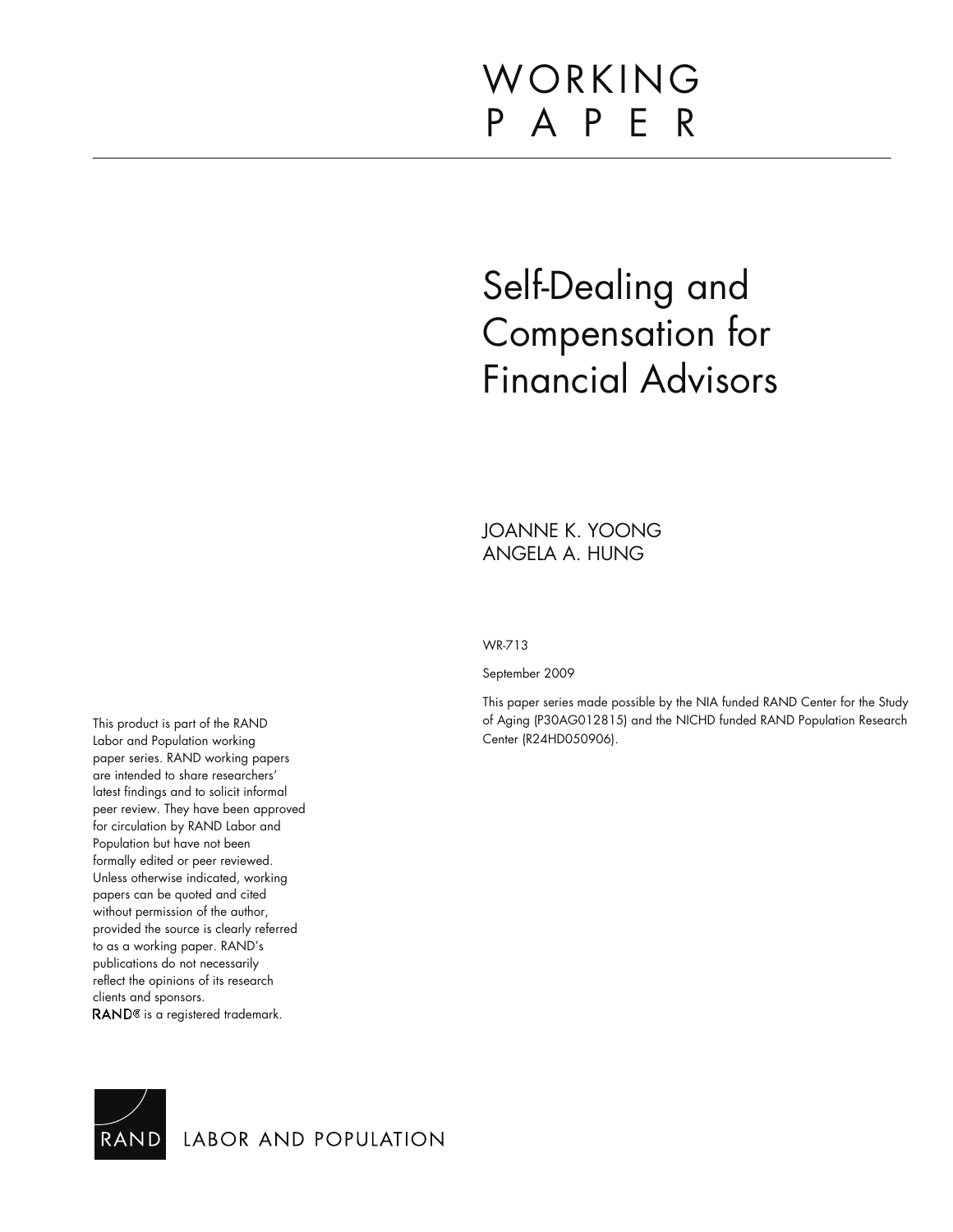## Self-Dealing And Compensation For Financial Advisors<sup>∗</sup>

Joanne Yoong and Angela Hung

September 30, 2009

#### **Abstract**

Recent legislative and regulatory activity related to investment advice in 401(k) plans has focused on the issue of self-dealing. In this paper, we develop a framework that addresses questions of selfdealing based on the direct-marketing model introduced by Inderst and Ottaviani (2009). We specifically adapt the model to the setting of 401(k) plan advice, extend the theoretical framework to consider the implications of financial literacy and discuss various key aspects of existing and proposed 401(k) advice legislation in the context of the model's predictions.

<sup>∗</sup>This research was supported by funds from the Department of Labor. We thank Jeff Dominitz, Prakash Kannan and Juergen Maurer for related work and insightful discussion. The findings and conclusions expressed are solely those of the authors and do not represent the views of DOL, NIA, any agency of the Federal Government, or the RAND Corporation. The authors are responsible for all errors and omissions.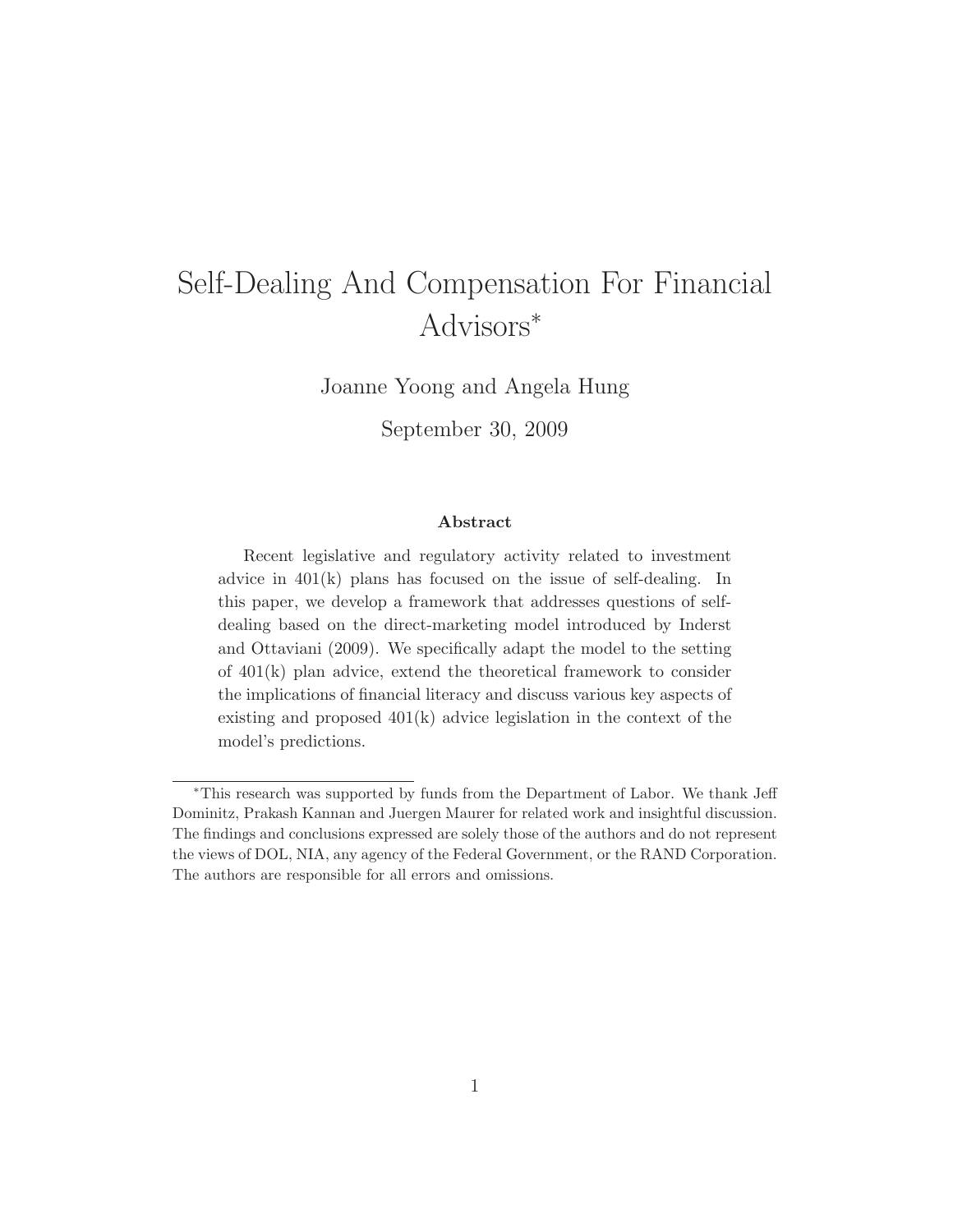## **1 Introduction**

Recent legislative and regulatory activity related to investment advice in 401(k) plans has focused on the issue of self-dealing. A common example of self-dealing arises if an advisor who works for a particular provider deliberately advises plan participants to purchase the provider's mutual funds in order to realize a sales commission or other benefits, without regards to their suitability. In this paper, we develop a framework that addresses questions of self-dealing based on the direct-marketing model introduced by Inderst and Ottaviani (2009) to analyze optimal incentive structures within the context of participant-directed defined contribution(DC) plans, with respect to issues such as financial advisors who are also plan managers, regulations related to advisor qualifications and compensation, incentive effects of future advising services beyond the plan itself, and the combination of other features such as automatic enrollment with advisory services. In this framework, a firm employs agents with two distinct tasks: approaching new customers as well as advising on the product's suitability. In this setting, the incentives needed to induce agents to search for new customers may also subsequently tempt them to advise inappropriate products.

In what follows we specifically adapt the model to the setting of  $401(k)$ plan advice. We then extend the theoretical framework to consider the implications of financial literacy, which is not explored in the existing literature, and apply the model to the analysis of various aspects of proposed  $401(k)$ advice legislation.

## **2 Background**

## **2.1 Investment Advice and Self Dealing in 401(k) Plans**

Under Section  $3(21)(A)(ii)$  of ERISA, a "fiduciary" includes, inter alia, any person that renders investment advice for a fee or other compensation, directly or indirectly, with respect to any moneys or other property of an ERISA plan, or has the authority or responsibility to do so. The prohibited transaction rules of ERISA prevent self-dealing by barring fiduciaries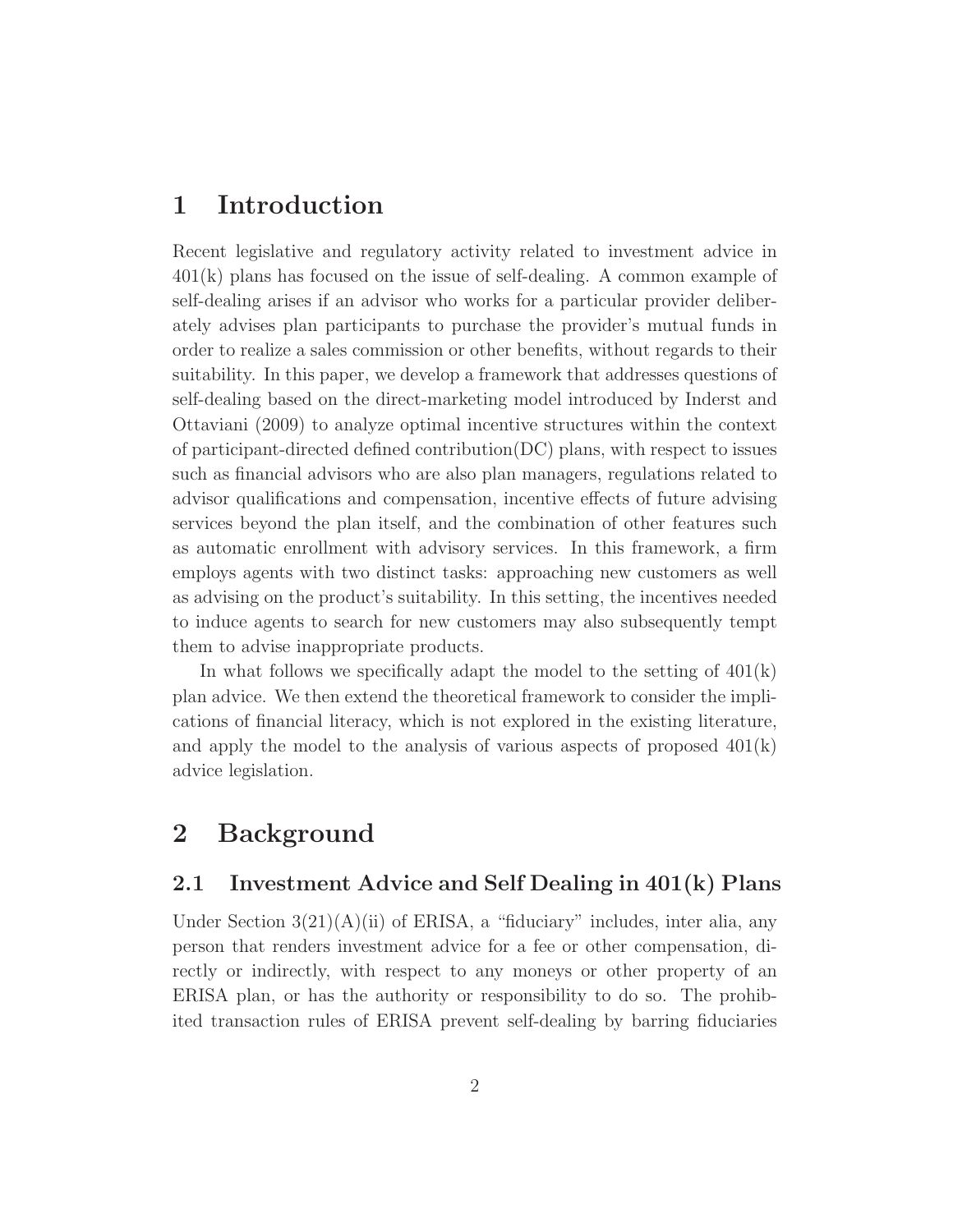from giving advice to participants regarding any investments that would result in the payment of additional fees to themselves (or their affiliates). This rule effectively limited mutual fund companies who were plan providers from offering advice to participants. However, as recent research has amply demonstrated, many 401(k) plan participants are not sufficiently prepared to manage their own investment accounts without support. As a first step, in 1997, the Department of Labor (DOL)'s Interpretive Bulletin (I.B. 96-1) identified specific categories of investment-related materials that did not constitute advice, but could be regarded as "education". To qualify, these would have to be restricted to generalized financial information and non-specific asset allocation models.

Under I.B. 96-1, plan providers were still be barred from offering participants individualized, one-on-one advice. In 2001, DOL Advisory Opinion (AO) 2001-09A (a letter to SunAmerica Inc) noted that the provision of fiduciary investment advice would not constitute a prohibited transaction if it resulted from the application of methodologies developed, maintained and overseen by an independent party. This AO resulted in the growth of a number of third-party structures which became known as SunAmerica arrangements, under which a provider would contract with another financial institution (such as Financial Engines, Inc and Ibbotson Associates, Inc) to provide advisory services.

Industry participants continued to propose several reasons for increasing plan providers' ability to directly give advice. Some argued for technical efficiency and complementarities, suggesting that detailed information about participants and pre-existing administrative platforms would enable providers to give better quality recommendations at lower cost than independent advisors. Others noted that reputational incentives could naturally constrain self-dealing, as opportunities to manage future rollover assets would provide a strong incentive for advisors to maintain good relationships with investors (J.P. Morgan(2004)).

A more significant step was taken in 2006, when the Pension Protection Act (PPA) amended ERISA by adding a new statutory prohibited transaction exemption that would also allow "eligible investment advice arrangements". An "eligible investment advice arrangement" would be an arrange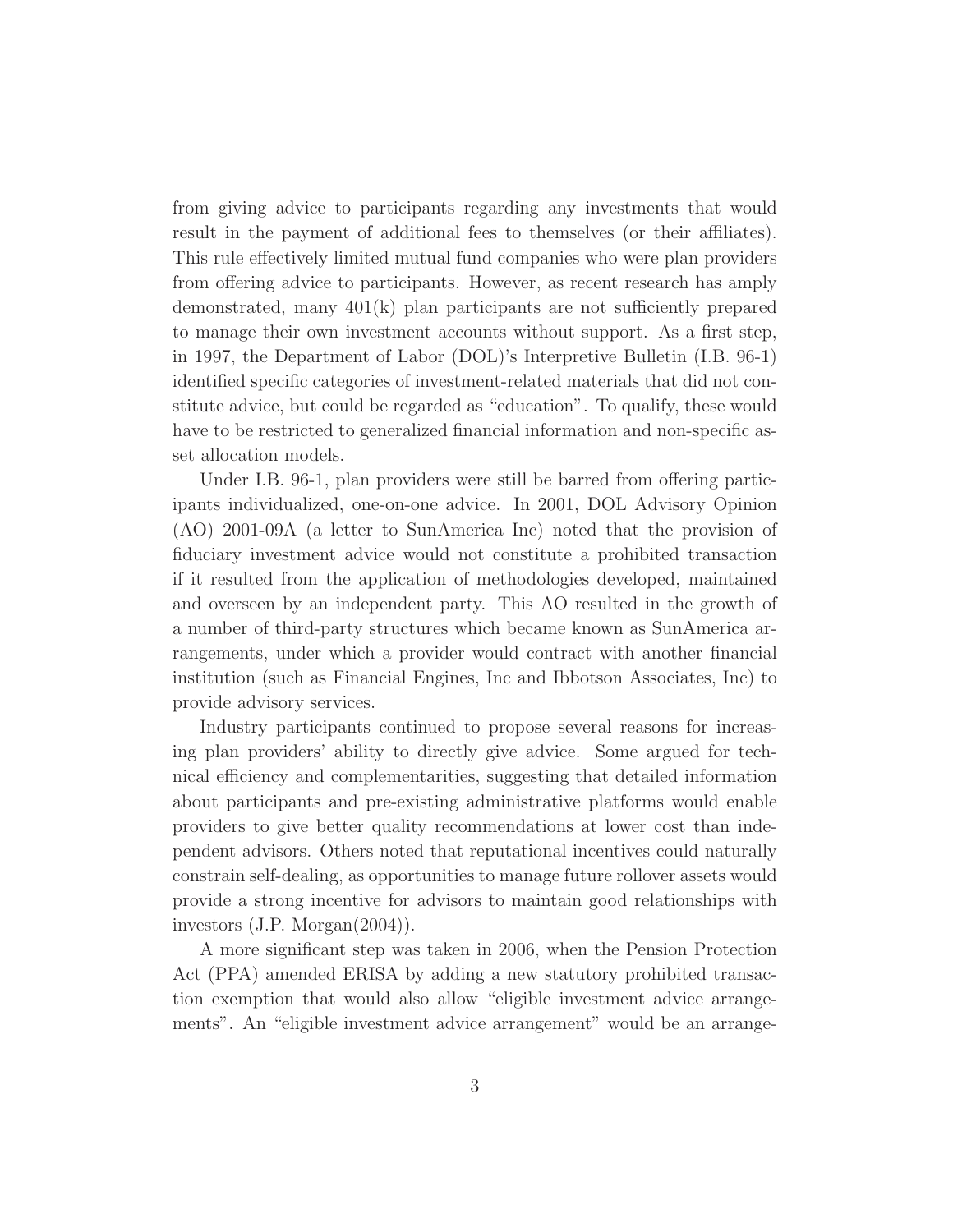ment that (i) used a level-fee compensation structure that did not vary depending on the basis of any investment option selected; or (ii) used a unbiased computer model that met a number of statutory requirements. In addition, DOL clarified that a fiduciary's affiliate generally would be subject to the feeleveling limits only if that affiliate itself provided advice to plan participants. The PPA would therefore effectively allow the provider to directly offer advice without an intermediary, subject to several reviews and restrictions including approval by a separate plan fiduciary, annual audits and various disclosure requirements.

Responses from interested parties solicited by DOL argued that the financial industry would still be highly constrained by the language of the statutory exemption. For instance , under the PPA, in addition to being unbiased, the computer model must use generally accepted investment theories, utilize relevant participant information (which may include age, retirement age, life expectancy, risk tolerance), and take into account the full range of investments, including equities and bonds, in determining the investment portfolios of the beneficiary. Financial industry representatives argued that, given the wide range of allowable investments, models that conformed to these requirements in their strictest sense would be highly infeasible.

In August 2008, DOL proposed regulation implementing the PPA that included an additional class exemption with two important features. Firstly, the proposed class exemption would permit advisors to provide individualized advice to a worker after giving advice generated by use of a computer model and would permit advice that might generate greater income for the advisor and his/her affiliates if the advice were found to be in the best interest of the worker. Secondly, the level-fee arrangement would apply only to the individual advisor and not to his or her firm. In January 2009, DOL issued this regulation as a Final Rule, to be effective March 2009.

However, new developments have moved sharply in the opposing direction. In particular, recent stock market volatility, skepticism about the credibility of financial institutions and large observed drops in the value of retirement savings portfolios overall have raised concerns about unsuitable highmargin overly-risky investments being sold to unsophisticated participants. At the request of the entering Obama administration, DOL drew out the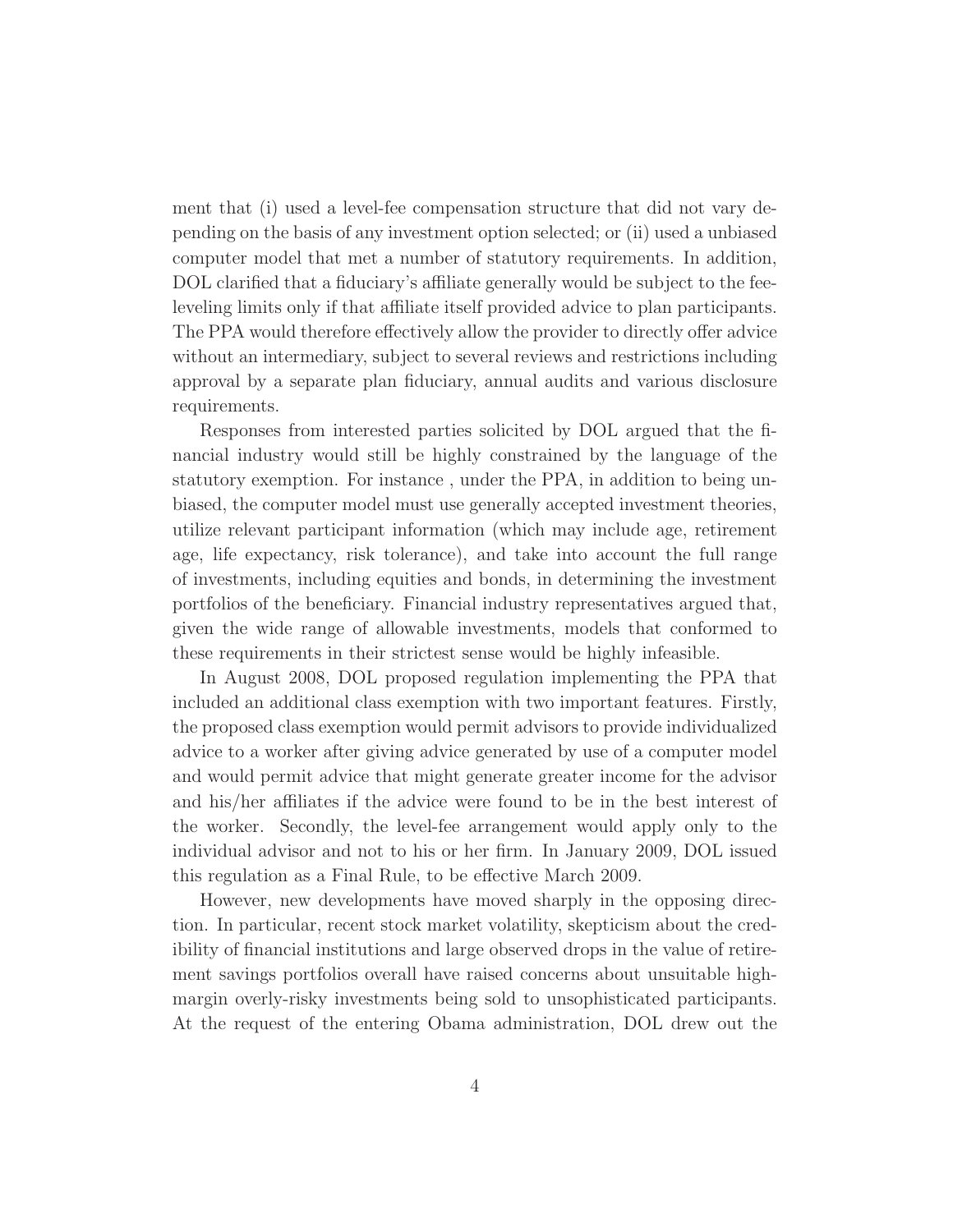applicability and effective dates of the final regulation from March 23 to May 22. On May 21st, the DOL announced a second extension for public comments on the final regulations, until November 18, 2009.

In April of 2009, the House Education and Labor Committee Chairman George Miller introduced the 401(k) Fair Disclosure for Retirement Security Act of 2009 to Congress. The Act would repeal the investment advice provision enacted in the PPA and also prohibit several practices existing prior to the PPA. Specifically, the investment advisor must not be the plan investment provider, must satisfy the pre-PPA level fee rule, and must comply with other requirements including disclosure of indirect benefits. Alternatively, it allows the provision of advice by a computer model under the existing PPA rules, with additional restrictions. SunAmerica arrangements would be disallowed unless the independent third party accepted fiduciary responsibility or if the computer model were to adopt the PPA rules, including rules governing the asset universe to be including and annual audits. The Act also eliminates managed accounts, whereby advice is automatically implemented pursuant to a participants prior authorization. On June 24, 2009, the House Education and Labor Committee reported out a bill (H.R. 2989) basically incorporating Congressman Miller's proposals, with some modifications. At the time of this draft, H.R. 2989 remains pending.

### **2.2 Previous Theoretical Work**

The theoretical literature related to financial advice is quite rich, but offers surprisingly little that is directly relevant to the issues described above in the context of self-dealing. A large body of work focuses attention on risk-sharing between advisors and advisees (see, for example Golec (1992),Coles, Daniel, and Naveen (2006),Das and Sundaram (2002),Golec and Starks (2004)), rather than the issue of conflict of interest on the part of the advisor.

Building off the seminal work of Crawford and Sobel (1982), more recent research has addressed the advisor-advisee relationship in the context of strategic information transmission. This line of research examines the design of optimal compensation contracts and the costs/benefits of delegation when advisors have private information about advisees (see for example Liu (2005),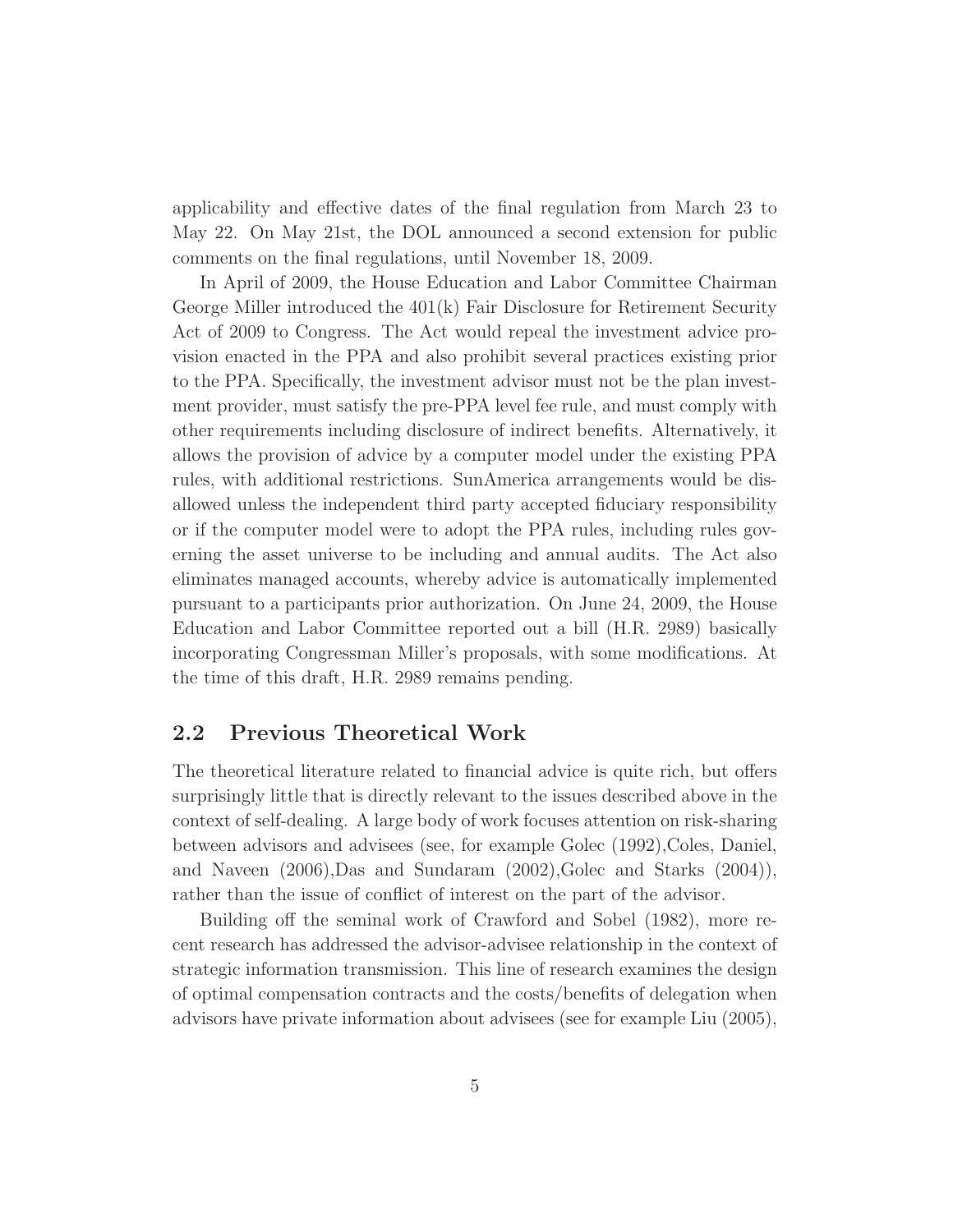Krishna and Morgan (2008) ). In most of these papers, however, advisor bias is specified exogenously. These models are not informative for an analysis of how incentives or organizational structures themselves induce or reduce bias.

To model self-dealing in 401(k) plans, we instead adapt a model of direct selling from the work of Inderst and Ottaviani (2009), in which we consider agents who have to be simultaneously motivated to sell but also to not missell products. In their approach, they highlight the agency problem between a firm and its own agents, and the role of potential policy interventions when the targeted action is carried out by agents rather than the firm itself. This model has important implications for various settings where consumers, product providers and advising agents interact.

Finally, most of the theory literature ignores investor heterogeneity due to financial literacy (A key exception is Ottaviani (2000)). Yet, financial literacy is a key element of the policy debate : individuals who are more literate may benefit from additional information, but the concern is for individuals who are more susceptible and hence more likely to be taken advantage of. In what follows, we make a simple extension to the existing framework to include naive and sophisticated investors, and to demonstrate that this heterogeneity can have meaningful implications for outcomes as well as potential policy interventions.

## **3 Model**

Consider a risk-neutral firm which is a pension plan provider. The firm sells one product, an equity mutual fund at price  $p$ , through a risk-neutral agent, who promotes the company's mutual fund to plan participants while also recommending the appropriate asset allocation between the mutual fund and a risk free asset, cash.

### **3.1 Participants**

Plan participants have two investment-relevant types,  $\theta = l, h$ , and derive utility from the investment product based on type, where  $\theta_h > 0 > \theta_l$ .  $\theta$  may be thought of as based on risk preferences and other considerations, where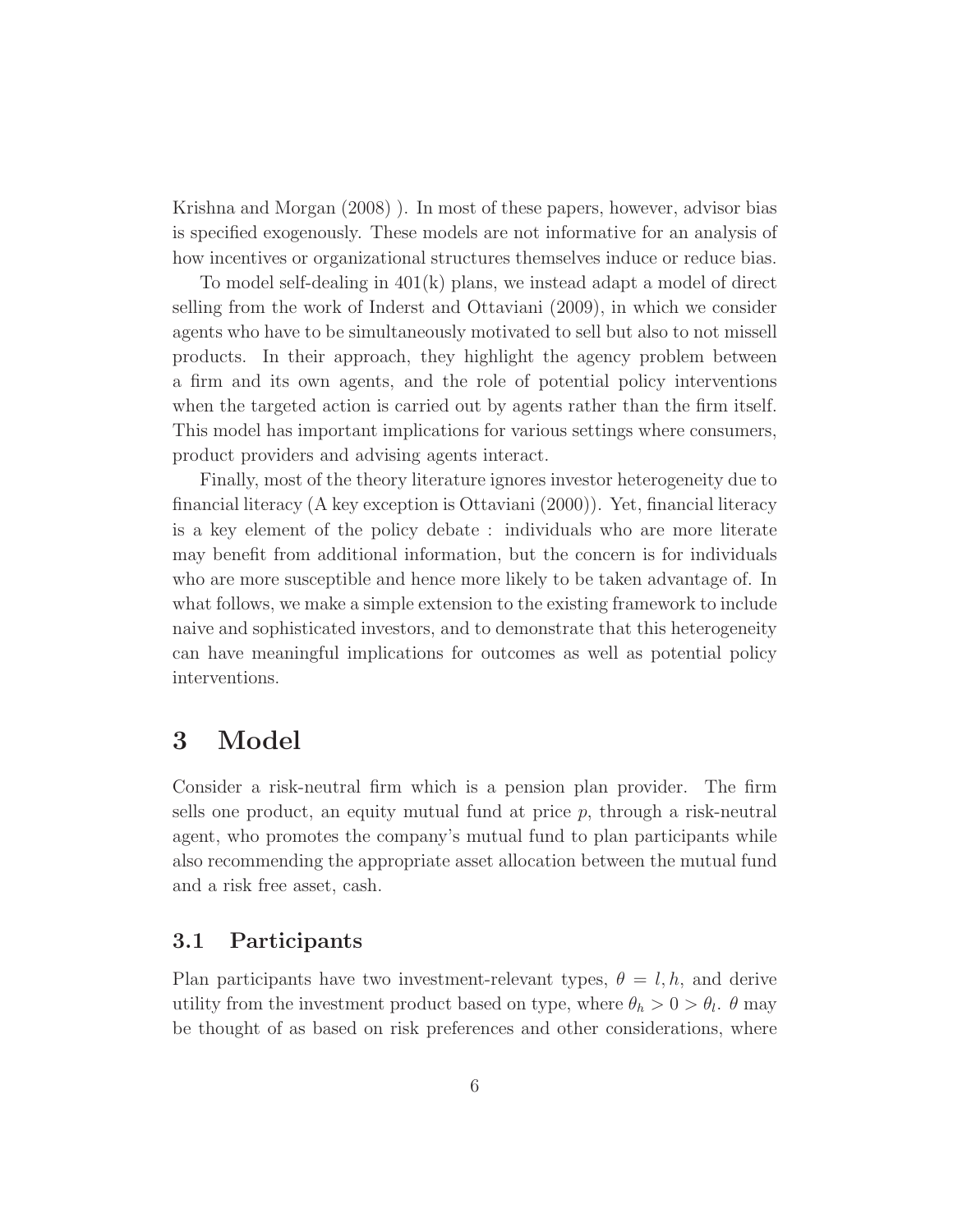only the high type h benefit from buying the provider's funds and the low type l benefit from simply holding cash.The participant does not know his own type with certainty, but has the prior  $q = Pr[\theta = h].$ 

Based on the prior alone, the participant's expected utility from the product is  $qu_h + (1 - q)u_l$ . We assume that  $qu_h + (1 - q)u_l < 0$ , implying that with this initial belief, participants will not buy the fund even at a zero price; there will be no investment.

#### **3.2 Multitask Agents**

We use the terminology of Inderst and Ottaviani (2009) to describe the agent's two tasks : the agent firstly has to approach new customers ("prospecting") and then give them recommendations about whether to buy the fund ("advising").

For the "prospecting" task, the agent can choose to expend effort at a private cost  $c_s > 0$  in order to contact a potential participantand encourage them to contribute, after which participants decide with probability  $\mu$  to invest their funds in the plan.

However, participants who decide to invest are imperfectly informed about the most appropriate investment mix, and hence rely on the agent to make recommendations based on his private assessment. For the "'advising" task, the agent can therefore further expend effort to privately observe a signal about the customer's type  $s \in [0,1]$  at a private cost  $c_a > 0$  and a firm resource cost of  $k > 0$ . The agent then reports a recommendation  $r(s)$  where  $r(s) = 1$  if the agent's recommendation is to buy the fund and  $r(s) = 0$  if not.

The signal is realized according to the type-dependent distribution  $F_{\theta}$ , where  $F_h$  dominates  $F_l$  in the monotone likelihood ratio order. The unconditional distribution of the signal,  $F(s)$ , may be characterised as a function of the prior probability and the type-dependent densities, where we define  $f(s) = qf_h(s) + (1-q)f_l(s)$ . We assume that each density function  $f_{\theta}(s)$ is continuous and strictly positive for  $s \in (0,1)$ , which allows us to assume a strictly increasing posterior probability  $q(s) = Pr[\theta = h|s]$ . We further assume the boundary conditions  $f_h(1) > 0$ ,  $f_l(0) > 0$ , and  $f_h(0) = f_l(1) = 0$ ,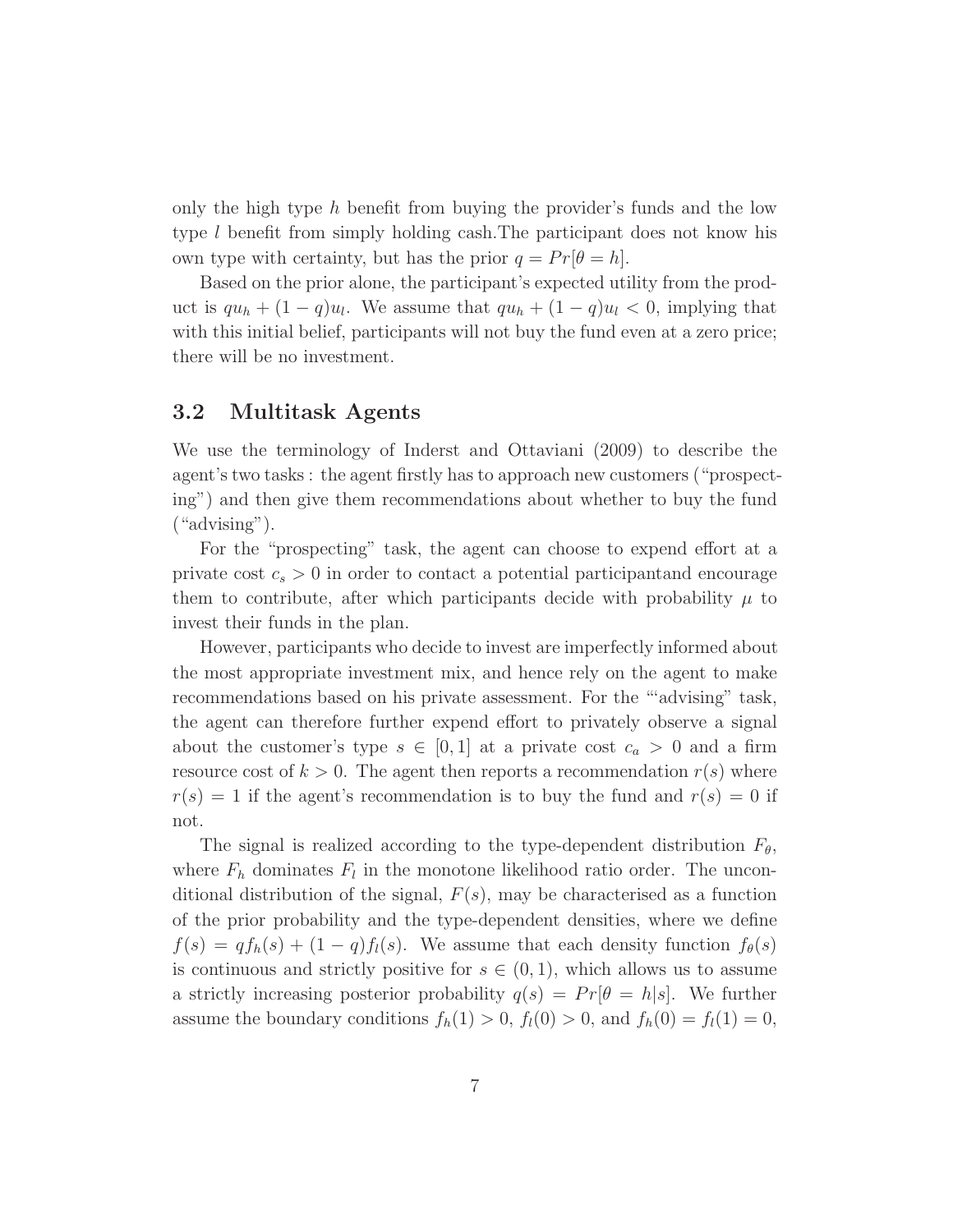such that extreme signals are fully informative:  $q(0) = 0$  and  $q(1) = 1$ .

## **3.3 Financial Literacy**

In this setting, to capture the concern that financially illiterate individuals are susceptible to misguided advice, we model participant response to advice. The sophisticated consumer internalizes the advice process, and for any anticipated signal s, weights the recommendation of the advisor accordingly into his expected utility  $u(s)$ , such that  $u(s) = q(s)u_h + (1 - q(s))u_l$ , regardless of  $r(s)$ . The sophisticated consumer therefore believes with some probability that the advisor's recommendation may not be suitable. However, financially-illiterate individuals may be naive or display other types of behavioral biases. A naive consumer takes any recommendation at face value, as an indication that they are in fact a high type i.e.  $u(s) = u_h$  if  $r(s) = 1$  and  $u(s) = u_l$  if  $r(s) = 0$ .

We first derive the results for consumers that are financially literate and then explore the implications of financial illiteracy. The results presented throughout reflect financially-literate consumers unless otherwise specified. Note that the terms "sophisticated" and "financially-literate" interchangeably.

## **3.4 Penalties For Misselling**

In their model, Inderst and Ottaviani (2009) also allow for an ex-post signal about the quality of the match. In this case, consider that plan participants who are unsatisfied with the performance of their mutual funds may lodge a complaint with the fiduciary, the plan provider; or alternatively, a regular audit of advisor activity may result in the discovery of misselling to unsuitable  $types<sup>1</sup>$ .

We define  $0 < \phi < 1$  to be the probability of a verifiable audit or complaint after the sale of a fund to a low type,  $\theta_l$ . We assume that if a complaint is received, the provider is liable for an exogenously determined fine or

 $1$ In an analysis focused on self-dealing, we do not examine the case in which high types are not sold the funds, although they would have benefited from holding them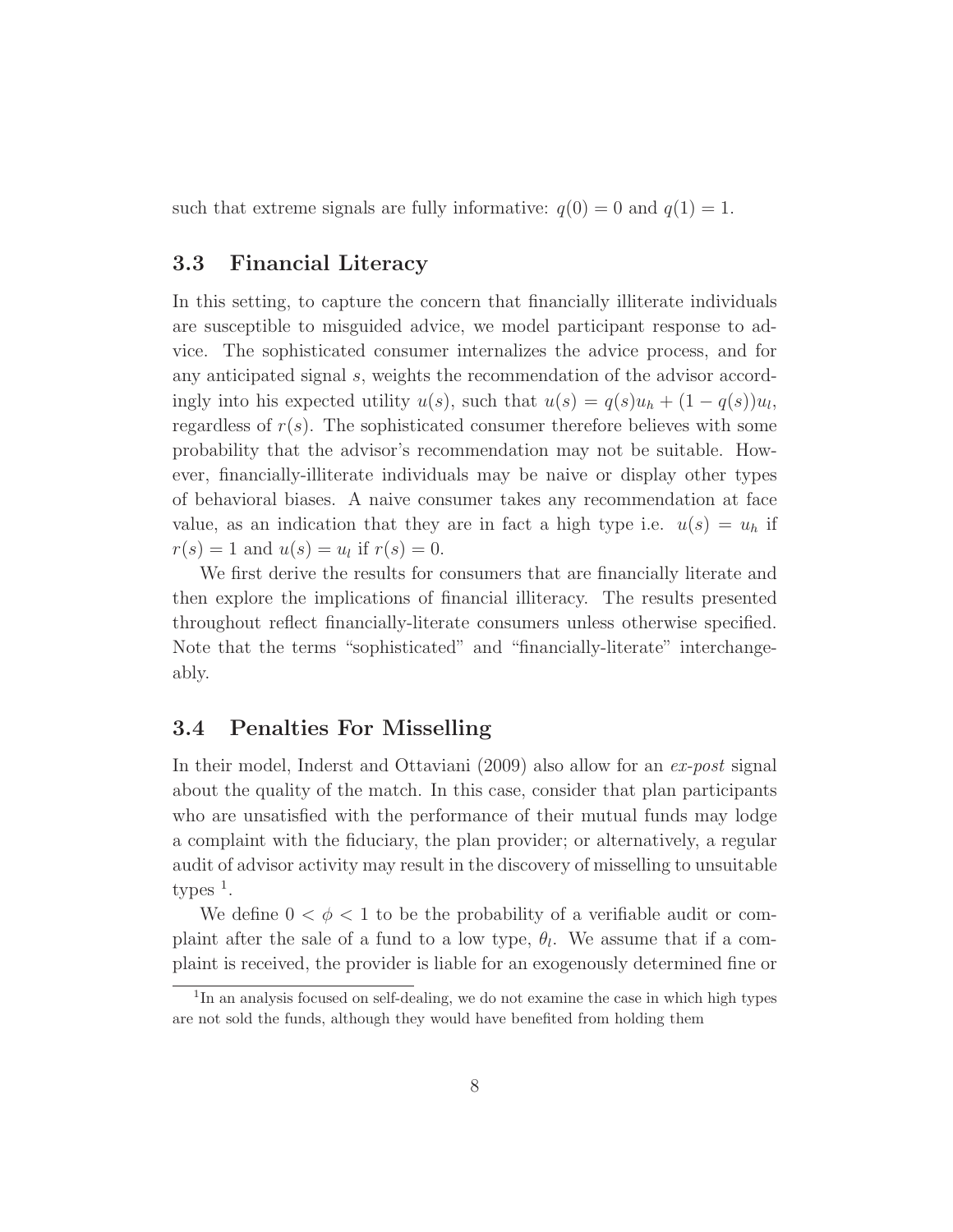penalty. This may capture direct costs and penalties e.g. fines or legal fees, or indirect costs such as reputation (as emphasized by providers in real life). We denote the expected value of penalties from selling to a  $\theta_l$  participant to be  $\rho$ .

#### **3.5 Advisor Compensation Scheme**

When deciding how to compensate the advisor, the provider observes neither their activities nor the participants' type. The provider observes only three outcomes and can therefore in theory pay three separate levels of compensation.

- 1. No sale  $=w_1$
- 2. Sale, without complaint  $=w_2$
- 3. Sale, with a complaint  $=w_3$

We assume that the advisor is protected by limited liability and can never receive less than zero compensation in any case, so  $w_1, w_2, w_3 \geq 0$ . We further normalize the value of the outside option for the advisor to be 0.

## **3.6 Timing**

The full interaction between the plan provider, the advisors and the participant proceeds as follows

- The plan provider sets the price  $p$  for their mutual fund product
- The provider sets the compensation scheme  $(w_1, w_2, w_3)$  for the advisor
- The advisor chooses whether to exert initial effort to approach the participant
- If yes, the advisor expends  $c_s$  and participant becomes interested with probability  $\mu$
- The advisor chooses whether to exert effort to advise the participant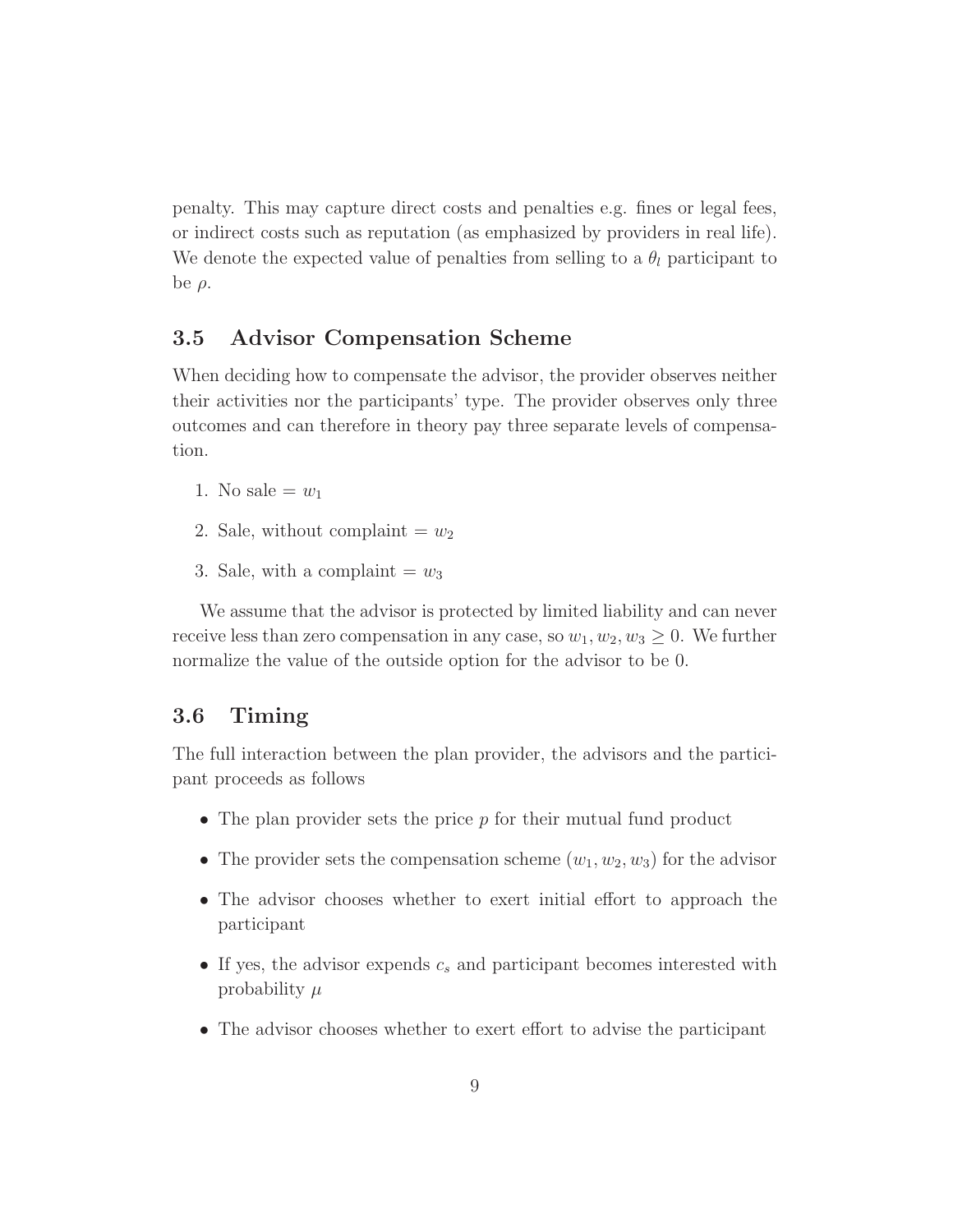- If yes, the advisor evaluates the participant with private cost  $c_a$  and firm cost  $k$ , observing the signal s about their type
- The advisor makes a purchase recommendation
- The participant decides whether or not to purchase mutual funds at price p
- If a  $\theta_l$  participant purchases the fund product inappropriately, a violation is observed with probability  $\phi$  and the provider pays an expected penalty of  $\rho$ .
- The advisor receives compensation based on the realized outcomes.

## **4 Compensation-Setting**

This setup is particularly suited to the analysis of regulating compensation and misselling, as the advisor's preferences and ultimately behavior depend solely on the incentives provided by the firm. The advisor's best strategy in the model takes the form of a rule based on a cutoff value for the signal,  $s^*$ . We show that participants will be advised to buy a fund product if and only the advisor observes a signal  $s > s^*$ , and the value of  $s^*$  that is implemented depends on the choice of compensation. We refer to this threshold value of  $s^*$ as the *standard*. An intuitive interpretation would be that  $s$  is a signal of risk tolerance. Participants are recommended to purchase the risky mutual fund product only if they meet the standards for risk-tolerance, i.e. only if the advisor's assessment of their risk-tolerance exceeds  $s^*$ . Following the method of Grossman and Hart(1983), the provider's optimal compensation scheme is obtained by computing agency costs for any level s<sup>∗</sup> and then identifying the least costly value of  $s^*$ .

## **4.1 Threshold-Setting**

We first show that the firm can set the agent's optimal response such that having observed a signal s, the agent complies with a threshold standard,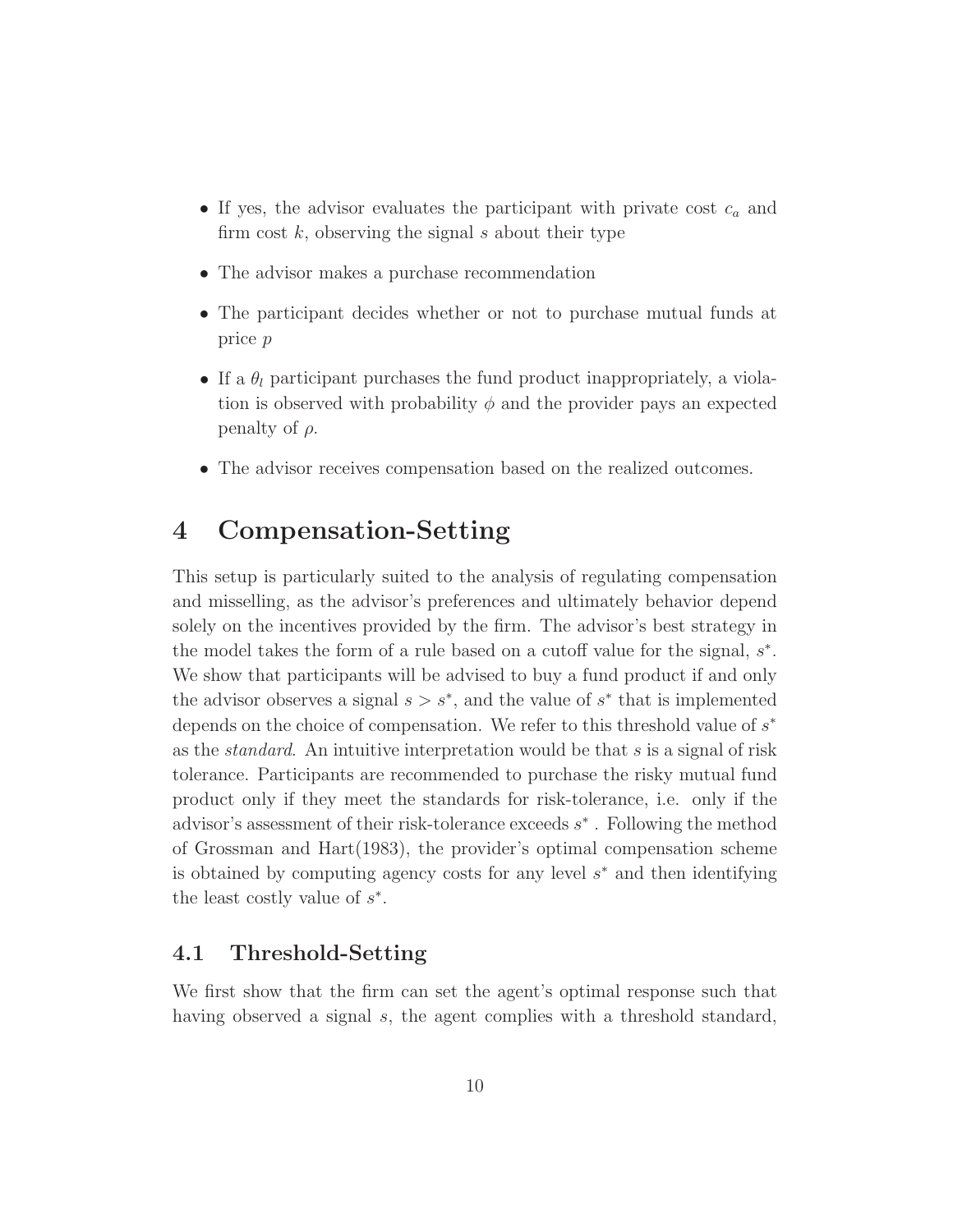s<sup>∗</sup>, and recommends buying the mutual fund product only if s exceeds the standard.

**Proposition 4.1.** The agent's compensation scheme  $(w_1, w_2, w_3)$  can be chosen to implement a standard  $s^* > 0$  such that the agent recommends a sale if  $s>s^*$  and 0 otherwise.

Proof. For any signal s, the advisor's expected compensation from a sale,  $V(s)$ , may be written as  $q(s)w_2 + (1 - q(s))[(1 - \phi)w_2 + \phi w_3]$ . This can be rearranged to give

$$
V(s) = w_3 + [1 - \phi(1 - q(s))](w_2 - w_3)]
$$

If  $w_2 > w_3$  then  $V(s)$  is strictly increasing and continuous in s. Furthermore, if  $w_2 > w_1 > (1 - \phi)w_2$ ,  $V(0) < w_1$  and  $V(1) > w_1$ . Then there exists a cutoff signal  $s^* > 0$  such that  $V(s^*) = w_1$ , where the advisor is indifferent between making a sale or no sale.  $\Box$ 

#### **4.2 Incentivizing Effort**

In this model, suppose that advice effort is observable by the customer, but not by the firm. By assumption,  $qu_h + (1 - q)u_l < 0$ , so for any price p set by the firm, customers will not purchase the product if the agent is seen to shirk his advice effort. Consequently, any agent incentivized to provide sales effort for a participantalso must find it optimal to exert advice effort.

Without exerting any effort, the agent can always earn  $w_1$ . By exerting sales effort  $c_s$ , the agent interests a participantwith probability  $\mu$  and then has to exert further effort  $c_a$  to observe s. For a given standard  $s^*$ , the agent realizes the expected compensation  $V(s)$  if  $s > s^*$ . The agent thus exerts effort only if the expected additional compensation  $\mu \int_{s^*}^1 [V(s) - w_1] f(s) ds$ exceeds the additional expected cost of effort,  $c_s + \mu c_a$ .

The incentive constraint can then be written as

$$
\int_{s^*}^{1} [V(s) - w_1] f(s) ds \ge \frac{c_s}{\mu} + c_a \tag{4.1}
$$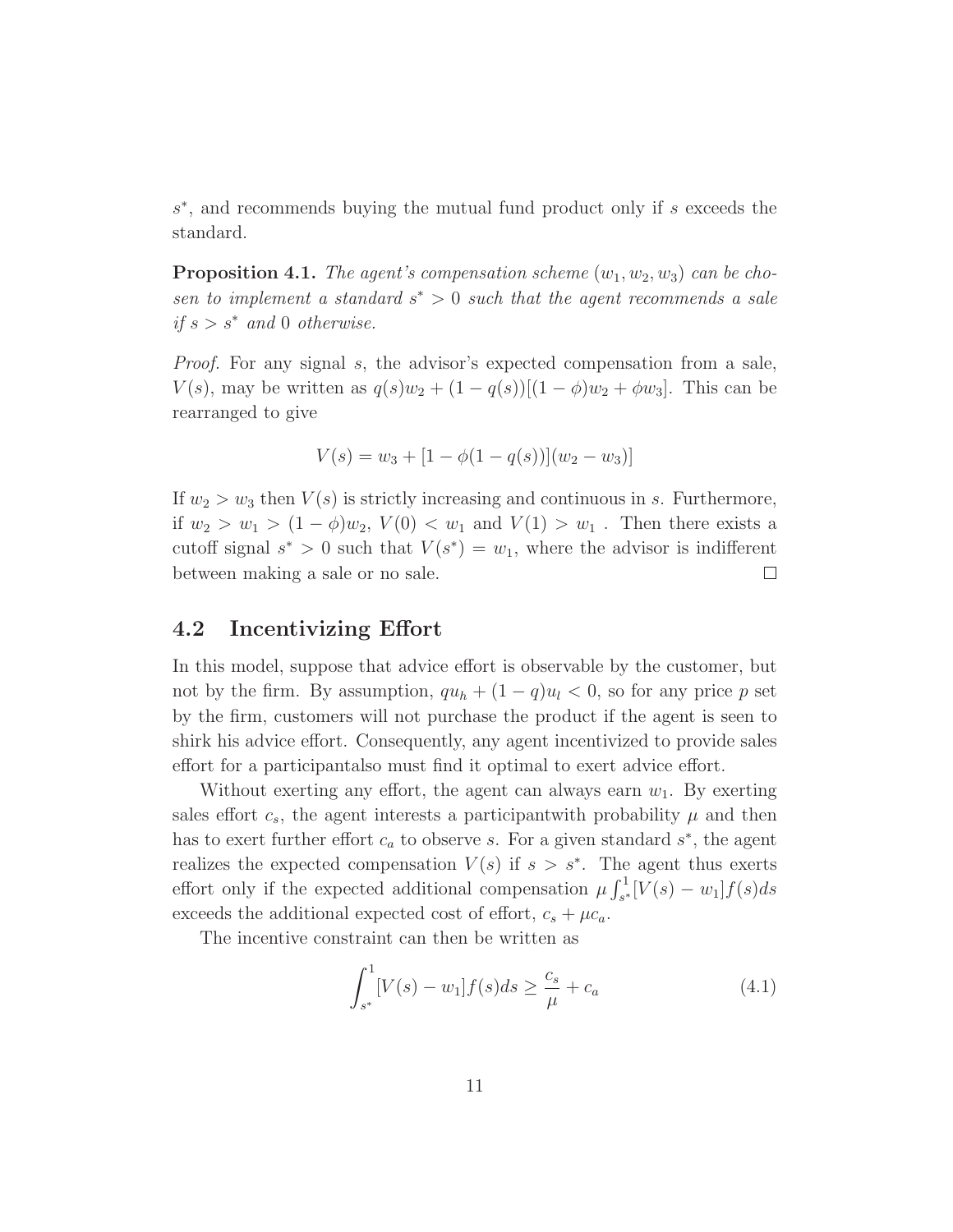## **4.3 Optimal Compensation and Agency Cost**

We first show that the optimal (minimum cost) compensation scheme for any standard s<sup>∗</sup> takes the form of a base salary and a sales commission, both of which are forfeited in the event of a complaint.

**Proposition 4.2.** To implement any standard  $s^* > 0$ , the optimal (minimum) cost) compensation scheme comprises a base salary w and an additional sales commission b such that

$$
w = \frac{(\frac{c_s}{\mu} + c_a)[1 - \phi(1 - q(s^*))]}{\int_{s^*}^1 [q(s) - q(s^*)] f(s) ds}
$$
(4.2)

and

$$
b = \frac{\left(\frac{c_s}{\mu} + c_a\right)}{\int_{s^*}^1 [q(s) - q(s^*)] f(s) ds} \tag{4.3}
$$

In the event of an ex-postcomplaint, the provider pays the advisor nothing, equivalent to levying a forfeit of  $w + b$ .

Proof. At the optimum, the incentive constraint equation 4.1 has to bind. We can then substitute the expression for  $V(s)$  and the observation that  $w_1 = V(s^*)$  into 4.1, such that

$$
\int_{s^*}^{1} [V(s) - V(s^*)] f(s) ds = \frac{c_s}{\mu} + c_a
$$

which gives us in turn

$$
w_2 = w_3 + \frac{\frac{c_s}{\mu} + c_a}{\int_{s^*}^1 [q(s) - q(s^*)] f(s) ds}
$$
\n(4.4)

and

$$
w_1 = w_3 + \frac{(\frac{c_s}{\mu} + c_a)[1 - \phi(1 - q(s^*))]}{\int_{s^*}^1 [q(s) - q(s^*)] f(s) ds}
$$
\n(4.5)

Given the limited liability constraint  $w_1, w_2, w_3 \geq 0$ , the minimum compensation scheme then sets  $w_3 = 0$ . We can then express the compensation scheme as  $w_1 = w$ ,  $w_2 = w + b$  where  $b = w_2 - w_1$ . This allows us to interpret  $w \geq 0$  as a base salary,  $b \geq 0$  as a sales bonus. Substituting these parameters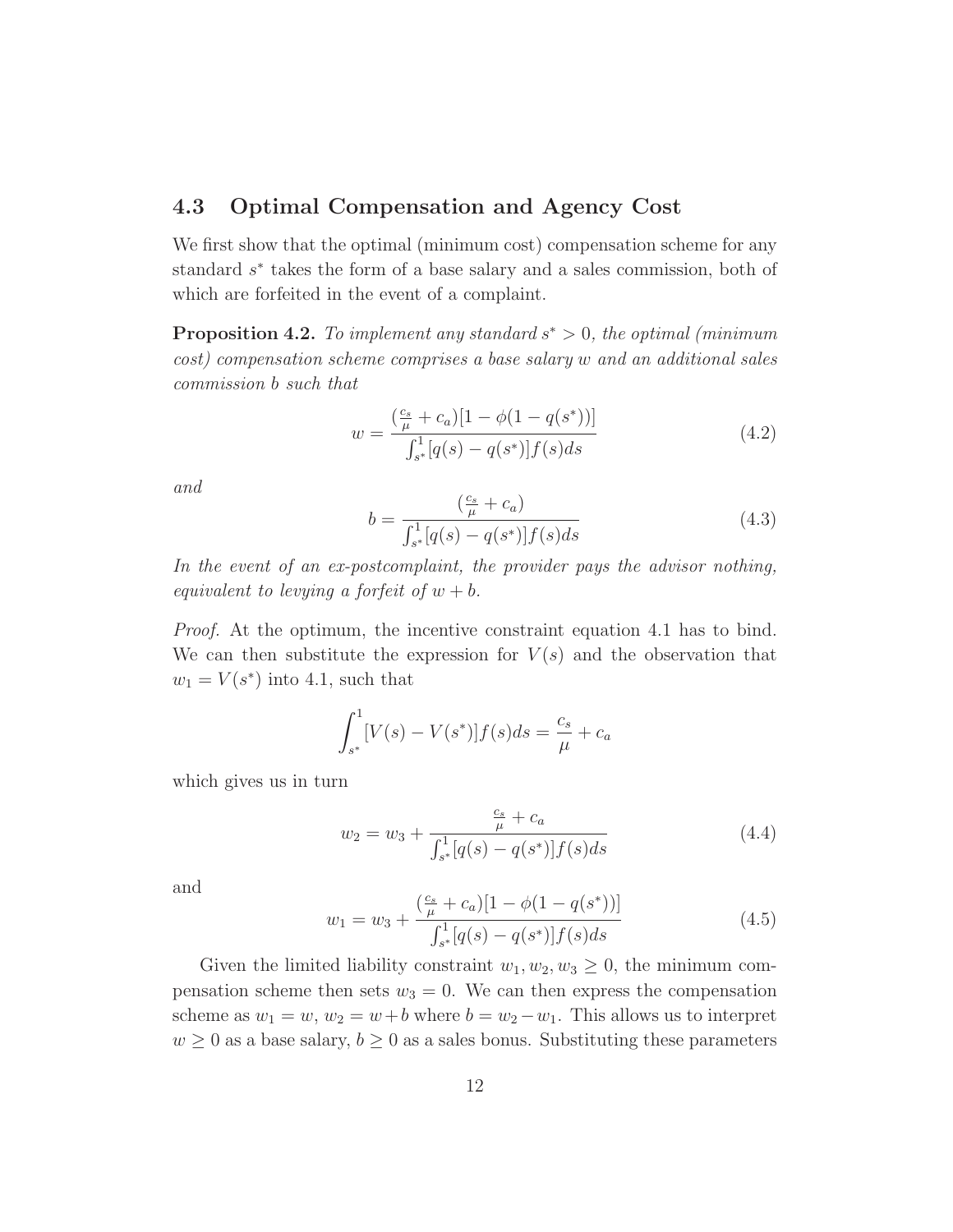into 4.4 and 4.5 leads to the optimal compensation scheme in Proposition 4.2.

Finally, we check the two conditions given in Proposition 4.1 for the existence of  $s^* > 0$  and verify that they hold. We want to check that  $w_2 > w_3$ and  $w_2 > w_1 > (1 - \phi)$ . We can easily verify  $w_2 > w_3$  since  $w + b > 0$ , and  $w_2 > w_1$ , since  $w + b > w$ . Then,  $w_1 > (1 - \phi)w_2$   $w > (1 - \phi)(w + b)$  can be written as  $\frac{b}{w} < \frac{\phi}{1-\phi}$ . Substituting w and b into our expression for the cutoff signal  $V(s^*) = w_1$  gives

$$
\frac{b}{w} = \frac{\phi(1 - q(s^*))}{1 - \phi(1 - q(s^*))} < \frac{\phi}{1 - \phi} \tag{4.6}
$$

In this case, the base salary  $w$ , which is paid whether or not a sale is realized, may be regarded as an information rent for implementing a particular standard.

**Proposition 4.3.** The salary needed to ensure compliance with a particular standard (i) increases in the standard  $s^*$ , (ii) increases in the cost of sales  $c_s$ (iii) increases in the cost of advice  $c_a$  and also (iv) decreases in the frequency of complaints or audits  $\phi$ 

Proof. By differentiation of Equation 4.2, applying Leibniz' integral rule, we find

$$
\frac{dw}{ds^*} = \left(\frac{c_s}{\mu} + c_a\right) \frac{dq(s^*)}{ds^*} \frac{\int_{s^*}^1 [1 - \phi(1 - q(s^*))] f(s) ds}{\phi \left[\int_{s^*}^1 [q(s) - q(s^*)] f(s) ds\right]^2} > 0
$$

The other first derivatives of Equation 4.2 are more straightforward

$$
\frac{dw}{dc_s} = \frac{1 - \phi(1 - q(s^*))}{\mu \int_{s^*}^1 [q(s) - q(s^*)] f(s) ds} > 0
$$

$$
\frac{dw}{dc_a} = \frac{1 - \phi(1 - q(s^*))}{\int_{s^*}^1 [q(s) - q(s^*)] f(s) ds} > 0
$$

$$
\frac{dw}{d\phi} = \frac{-(\frac{c_s}{\mu} + c_a)(1 - q(s^*))}{\int_{s^*}^1 [q(s) - q(s^*)] f(s) ds} < 0
$$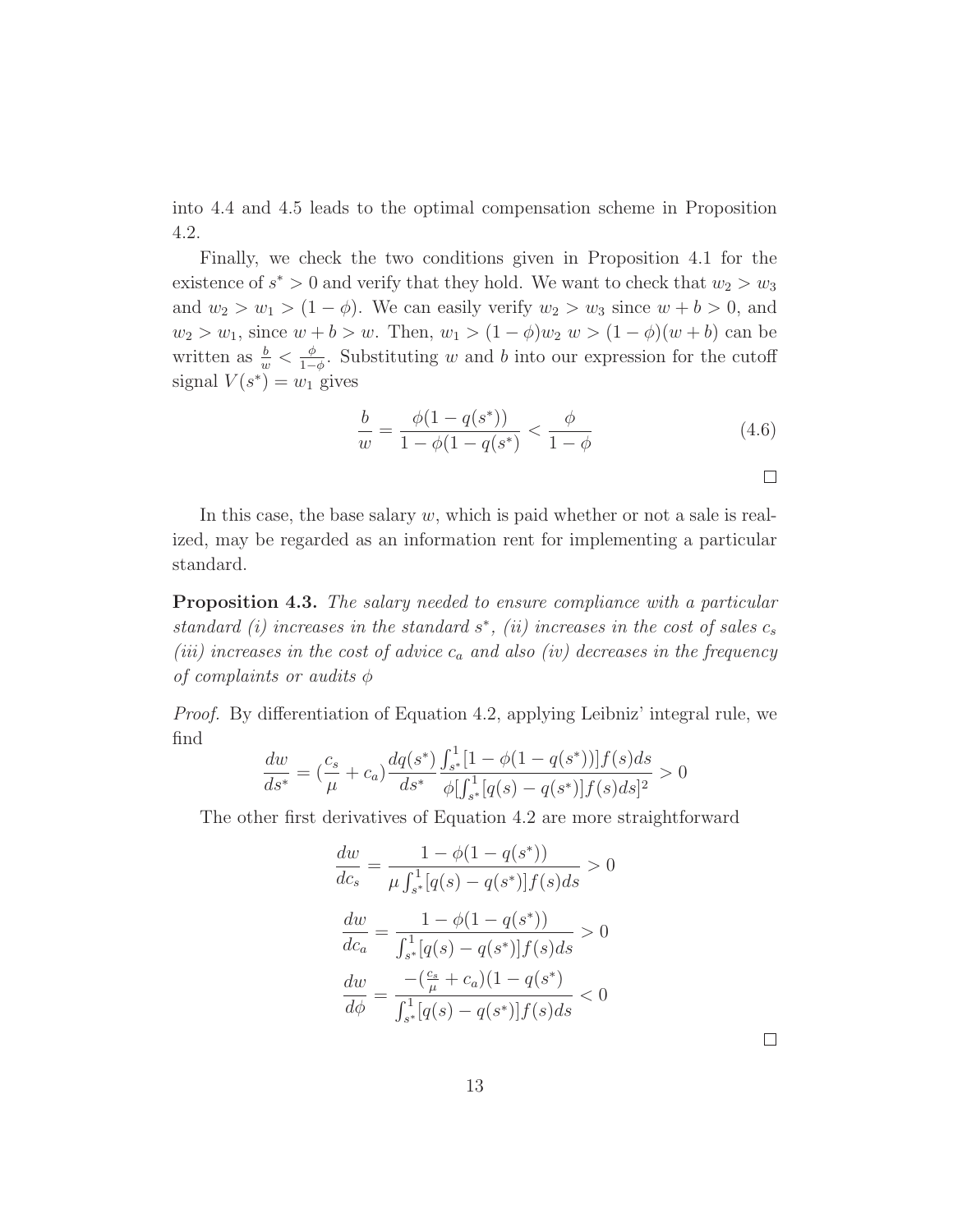## **5 Basic Equilibrium**

In what follows, we assume that plan participants are not able to observe the fee structure (and by extension, the provider standard,  $s^*$ ). The provider's best response function  $s^*(p)$  describes the firm's willingness to sell at a given standard as a function of price. In turn, the participant's best response function  $p(s^*)$  describes his willingness to pay as a function of his expected standard. In equilibrium, the price  $p$  and the standard  $s^*$  are jointly determined such that the firm sets  $s^*$  optimally given the market price p, which in turn reflects the correct expectation of  $s^*$  by the participants.

#### **5.1 Provider willingness to sell**

The providers' expected gross profits for any  $s^*$  given price p can be written

$$
\Pi_G = \mu \int_{s^*}^1 \pi(s) f(s) ds
$$

where the expected profit from realizing a sale is the revenue less resource costs and expected penalty,  $\pi(s) = p - k - \rho(1 - q(s))$ .

At the optimum, the incentive constraint equation 4.1 has to bind, such that the advisor's expected compensation for exerting effort net of his base salary, is equal to  $c_s + \mu c_a$ . The firms' expected wage bill is therefore  $w +$  $c_s + \mu c_a$ , and expected net profits are  $W = \Pi_G - w - c_s - \mu c_a$ 

The provider's problem is then to choose  $s^*$  to maximize expected net profits W for a given value of p. Ignoring the corner solution  $s^* = 0$ , the first order condition with respect to  $s^*$  gives a unique interior solution  $s^*$ implicitly defined by

$$
-f(s^*)\mu\pi(s^*) = \frac{dw}{ds^*}
$$
\n(5.1)

Inderst and Ottaviani (2009) note that  $\frac{dw}{ds^*} > 0$  implies that  $\pi(s^*) < 0$ ; i.e. at the optimal standard s<sup>∗</sup> the firm realizes a net loss on the marginal sale. However, the total expected net profit is maximized because implementing this standard reduces the wage cost needed to ex-ante properly incentivize the agent.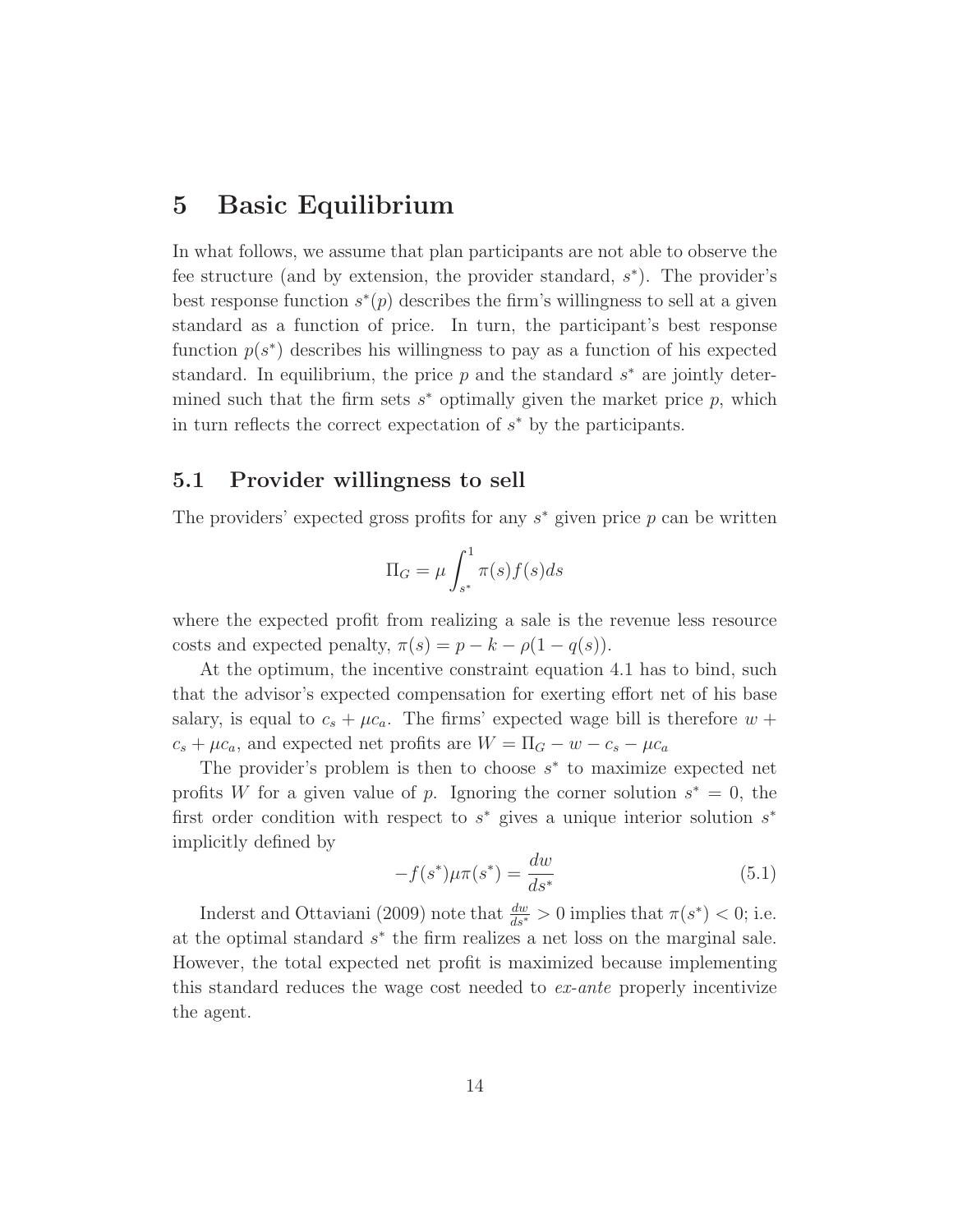The firm's standard decreases with the equilibrium price of the mutual fund, but increases with the expected penalty from misselling and the probability of an inappropriate sale being discovered.

**Lemma 5.1.** The providers' best response function  $s^*(p)$  is decreasing in p, increasing in  $\rho$  and increasing in  $\phi$ .

*Proof.* We define a function  $\psi = -f(s^*)\mu\pi(s^*) - \frac{dw}{ds^*} = 0$  from Equation 5.1. Since  $\frac{\partial \psi}{\partial s^*}$  < 0, then  $\frac{\partial \psi}{\partial p}$  < 0,  $\frac{\partial \psi}{\partial \rho}$  > 0 and  $\frac{\partial \psi}{\partial \phi}$  > 0, the results above follow directly from the implicit function theorem<sup>2</sup>.  $\Box$ 

## **5.2 Participant willingness to pay**

For any standard s, a sophisticated participant's expected utility is  $q(s)u_h +$  $(1-q(s))u_l$ . For an expected standard s<sup>\*</sup>, the participant receives a purchase recommendation with probability  $1 - F(s^*)$ . His willingness to pay for the fund is equal to expected utility conditional on receiving the recommendation,

$$
p(s^*) = \int_{s^*}^1 [q(s)u_h + (1 - q(s))u_l] \frac{f(s)}{1 - F(s^*)} ds \tag{5.2}
$$

**Lemma 5.2.** A sophisticated participant's willingness to pay,  $p(s^*)$ , is increasing in the expected standard  $s^*$ , and increasing in both  $u_h$  and  $u_l$ .

Proof. We compute the partial derivative

$$
\frac{\partial p(s^*)}{\partial s^*} = \frac{f(s^*)}{1 - F(s^*)} [p(s^*) - [q(s^*)u_h + (1 - q(s^*))u_l)] > 0 \tag{5.3}
$$

since for any expected standard  $s^*$ , the conditional expected utility  $p(s^*)$ over the range of signals greater than  $s<sup>*</sup>$  is greater than the expected utility condition on the signal being exactly  $s^*$ ,  $q(s^*)u_h + (1 - q(s^*))u_l$ . We also note that  $\frac{\partial^2 p(s^*)}{\partial u_h} = \int_{s^*}^1 q(s) \frac{f(s)}{1 - F(s^*)} ds > 0$  and  $\frac{\partial^2 p(s^*)}{\partial u_l} = \int_{s^*}^1 (1 - q(s)) \frac{f(s)}{1 - F(s^*)} ds >$ 0.

<sup>2</sup>For explicit computation, see Appendix, Inderst and Ottaviani (2009)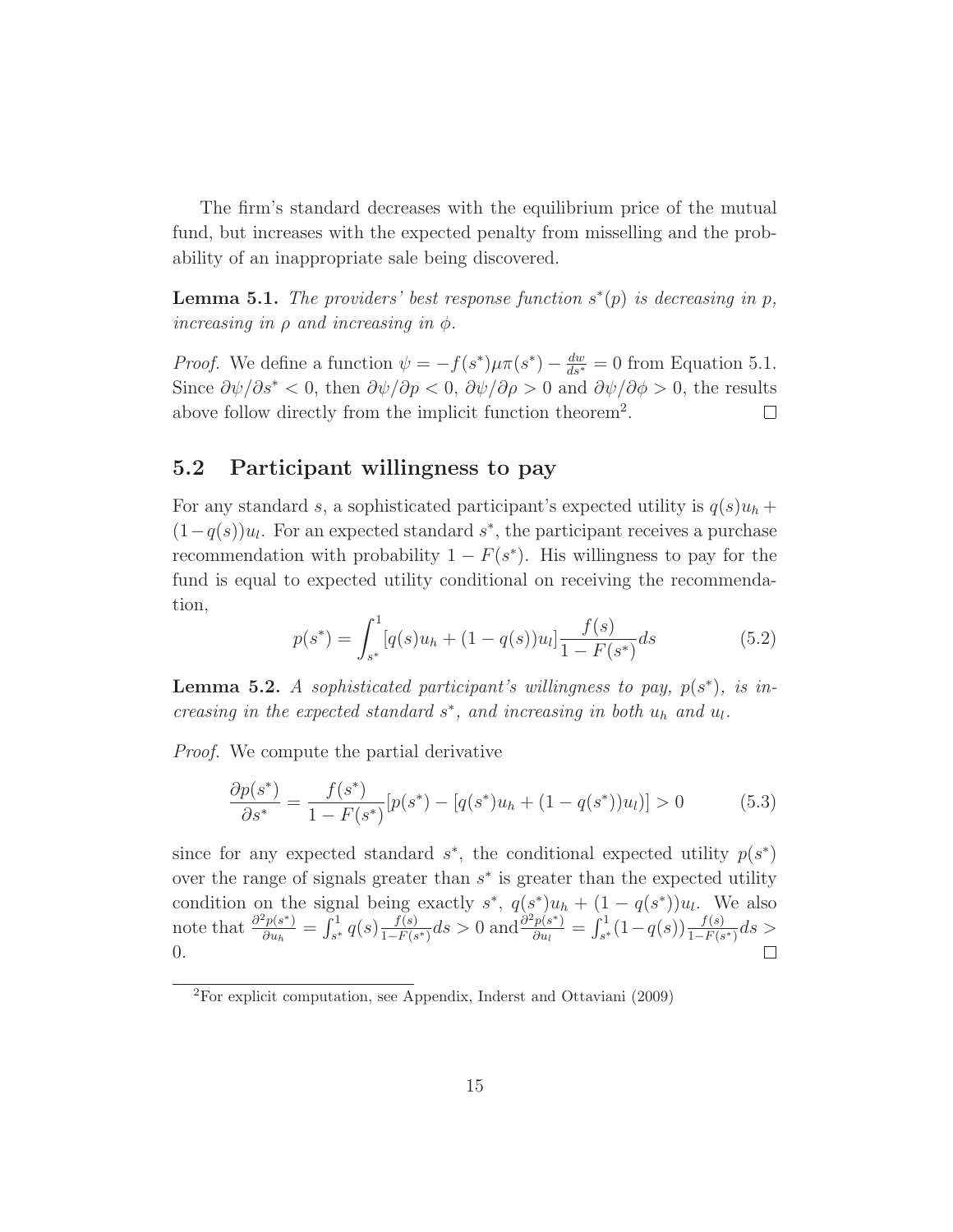

Figure 5.1: Stylized Equilibrium

**Proposition 5.3.** In an equilibrium with no disclosure about  $(w, b)$ ,  $(p, s^*)$ is uniquely characterised by

$$
p(s^*) = \int_{s^*}^1 [q(s)u_h + (1 - q(s))u_l] \frac{f(s)}{1 - F(s^*)} ds \tag{5.4}
$$

and

$$
-f(s^*)\mu[p-k-\rho(1-q(s^*))] = \frac{dw}{ds^*}
$$
\n(5.5)

In equilibrium, the following must hold: firstly, the profit-maximizing firm sets the maximum feasible price under the expected standard  $s^*$ , equal to the participants' maximum willingness to pay, such that  $p(s^*) = p$ . Secondly, participant's expected standard  $s<sup>*</sup>$  must be the realized signal that is optimal for the firm  $s^* = s^*(p)$ . A stylized illustration of equilibrium is presented in Figure 5.2.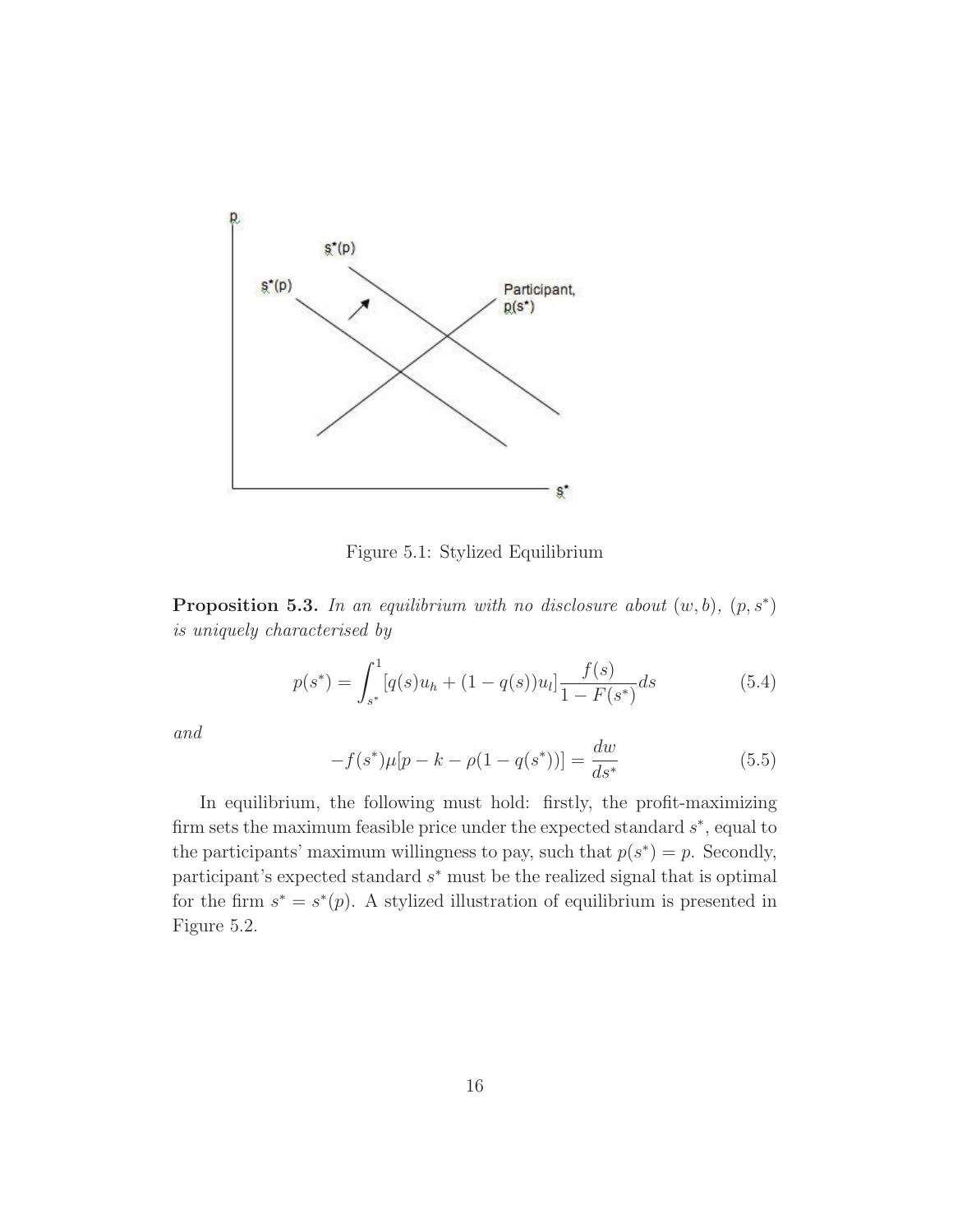## **6 Equilibrium with low participant financial literacy**

A straightforward interpretation of financial illiteracy (and a key concern for misselling) is *naivete*. A naive participant interprets advice literally and believes his expected utility to be  $u_h$  conditional on receiving a buy recommendation. Consequently, conditional on being told to buy, regardless of the expected standard  $s^*$ , he is always willing to pay  $u_h$  (see Figure 6).

**Proposition 6.1.** In an equilibrium with only naive participants, the price p is the highest that the firm can charge, but the prevailing standard  $s^*$  is lower than in an equilibrium with only sophisticated (financially-literate) participants.

*Proof.* For an expected standard  $s^*$ , the financially illiterate participant receives a purchase recommendation with probability  $1-F(s^*)$ . The provider's best response function remains the same, but the customers' demand curve is now flat. In equilibrium, the provider will charge  $p = u_h > \int_{s^*}^1 [q(s)u_h +$  $(1 - q(s))u_l$ ] $\frac{f(s)}{1 - F(s^*)}$ ds. Since  $dp > 0$ , by Lemma 5.1, there is also a resulting fall in the equilibrium threshold standard  $s^*$ .



Figure 6.1: Stylized Equilibrium with Naive Participants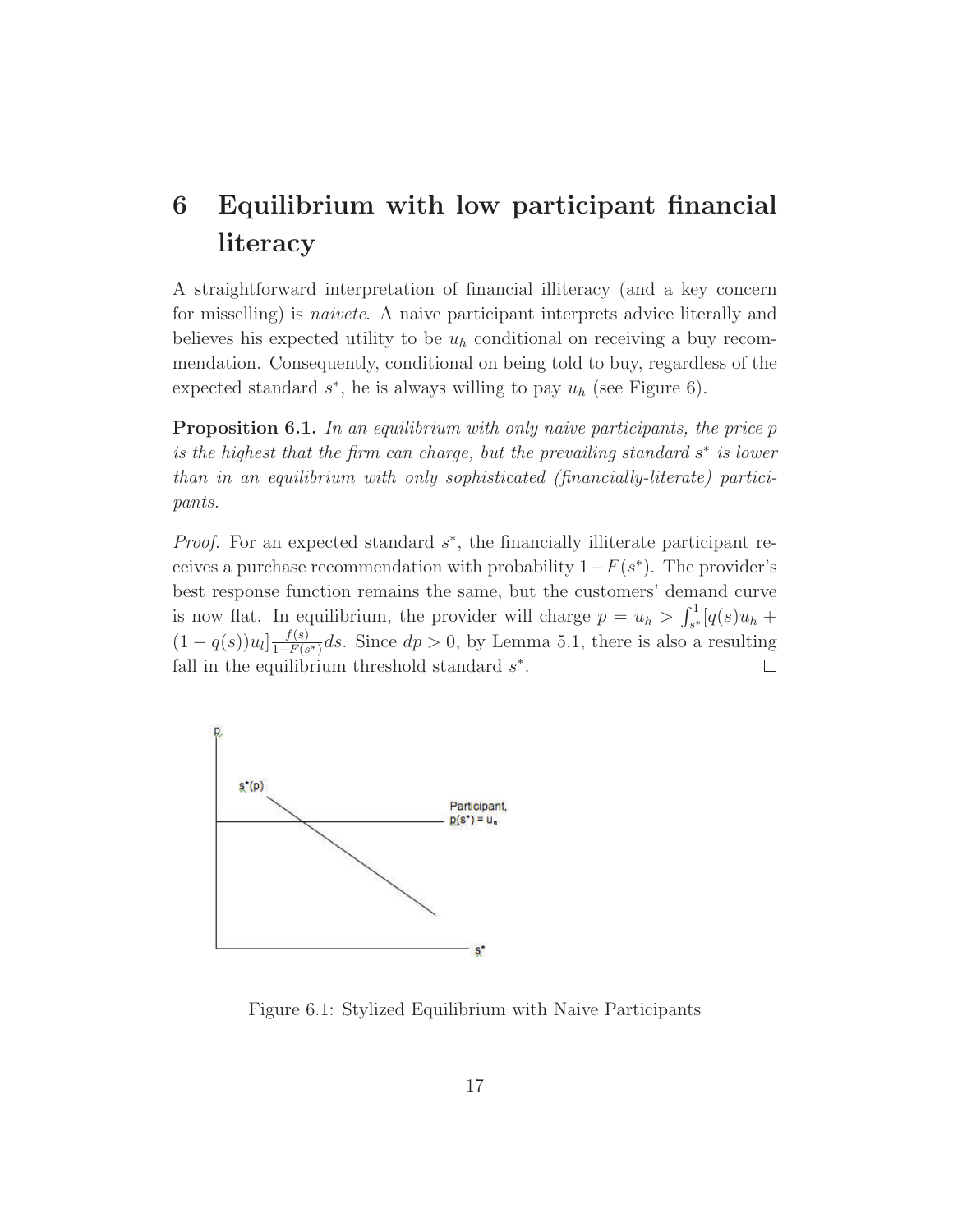In this case, less financially literate consumers are twice disadvantaged: they are more willing to pay for the product, leading to a higher equilibrium product price, and also a correspondingly lower standard for advice. It is important to note that this is not a general remark: the type of behavioral bias is important, as different manifestations of financial illiteracy may not lead uniformly to lower standards.

For instance, another interpretation of financial illiteracy is the failure to appreciate the value of risky assets. Unlike the naive participant, in this case, the financially illiterate participant may believe the utility of the high type to be higher or lower than  $u_h$ . In this case, the participants willingness to pay,  $p(s<sup>*</sup>)$  is higher or lower for any threshold  $s<sup>*</sup>$ , than in the basic equilibrium, By the same reasoning as above, the equilibrium price that prevails is therefore higher or lower than the price in the basic equilibrium. General overconfidence on the part of participants therefore results in a higher price and a lower threshold standard. Conversely, underconfidence leads to lower demand, and results in a lower overall price and also a higher threshold standard.

## **7 Policy Implications**

## **7.1 External audits and penalties**

In this model, regular audit requirements may be straightforwardly interpreted as a higher value for  $\phi$ , i.e. a uniformly higher probability of discovery when misselling occurs. A more stringent expected penalty may be interpreted as a higher  $\rho$ . In equilibrium, the threshold standard s<sup>\*</sup> is increasing in the penalty  $\rho$ , and increasing in the quality of monitoring  $\phi$ . Changes in  $\phi$  and  $\rho$  affect only the firm's best response function, but leave the consumer response unchanged. From Lemma 5.1,  $\frac{ds^*}{d\phi}$  and  $\frac{ds^*}{d\phi}$  are both positive, resulting in the upward shift in  $s*(p)$ , as depicted in Figure 5.2. The model therefore suggests that audits and penalties will have a direct effect on raising standards, regardless of the financial literacy of the participant population.

Changes in price due to higher standards, however, depends on the par-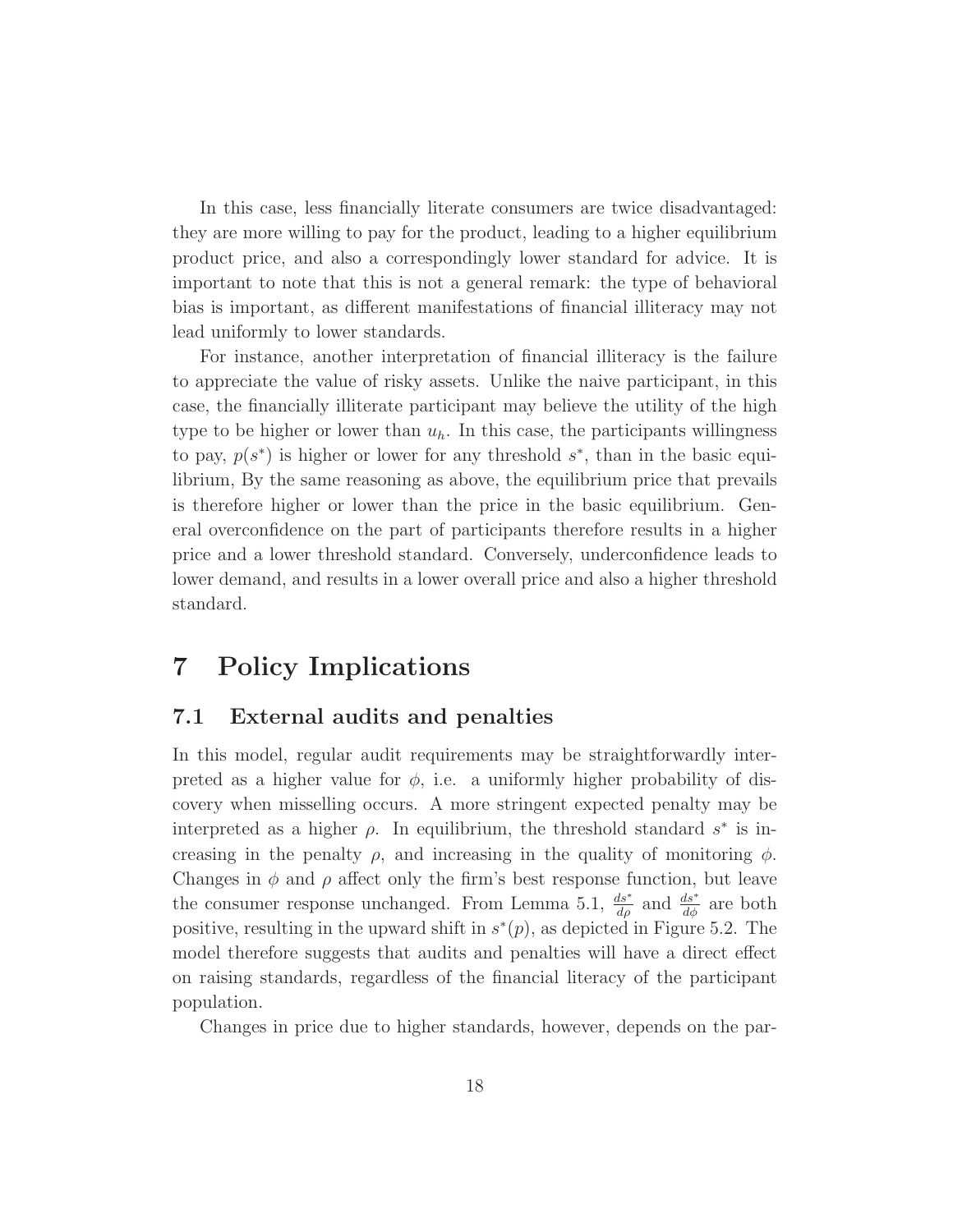ticipant population. For a sophisticated population, the higher prevailing equilibrium standard  $s^*$  is accompanied by a higher equilibrium price p, as consumers are more willing to pay for the added security of the higher threshold standard. There is no change in the equilibrium price if participants are naive, since the firm is already charging as much as possible.

We note that in the absence of formal regulation, other mechanisms that affect these parameters in the same way will have the same effect. For instance, greater participant activism or a more well-functioning system of complaints can raise  $\phi$ , and therefore standards. Alternatively, if firms incur a large reputation cost from misselling, this can raise the expected penalty  $\rho$ .

#### **7.2 Level compensation and task separation**

We may interpret level-fee restrictions as a requirement for setting  $b = 0$ . Assuming that the firm is not able to separately employ advisors and salespeople, but relies only on a single agent who undertakes both tasks, this constraint will significantly impact its activity. Without the sales commission, the agent will exert no effort either to contact participants or to observe the signal s, and so the optimal value of  $w$  in this case is then also 0. The firm has no incentives to offer the agent, and no customers are solicited.

Suppose that, as recent policy proposals, suggest, firms are able to completely separate the roles of advisor and salesperson, but still cannot monitor the advisor's effort.

**Proposition 7.1.** Compared to the baseline case, when advisors are separated from sales, the firm's best response results in a higher advice standard s∗

*Proof.* In the separation case, the firm effectively reduces  $c_s = 0$ . The advisor still has to choose to expend  $c_a$  in order to observe the signal but for any standard  $s^*$ , the optimal w is lower. As before, recall we define a function  $\psi = -f(s^*)\mu\pi(s^*) - \frac{dw}{ds^*} = 0$  from Equation 5.1. We know from previously that  $\partial \psi / \partial s^* < 0$ , and differentiation of  $\frac{dw}{ds^*}$  gives  $\frac{d^2w}{ds^*d_{cs}} > 0$ . This implies  $\partial \psi / \partial c_s$  < 0and from the implicit function theorem we then have  $\partial s^* \partial c_s > 0$ : for any price p, the firm's best response  $s^*$  is higher.  $\Box$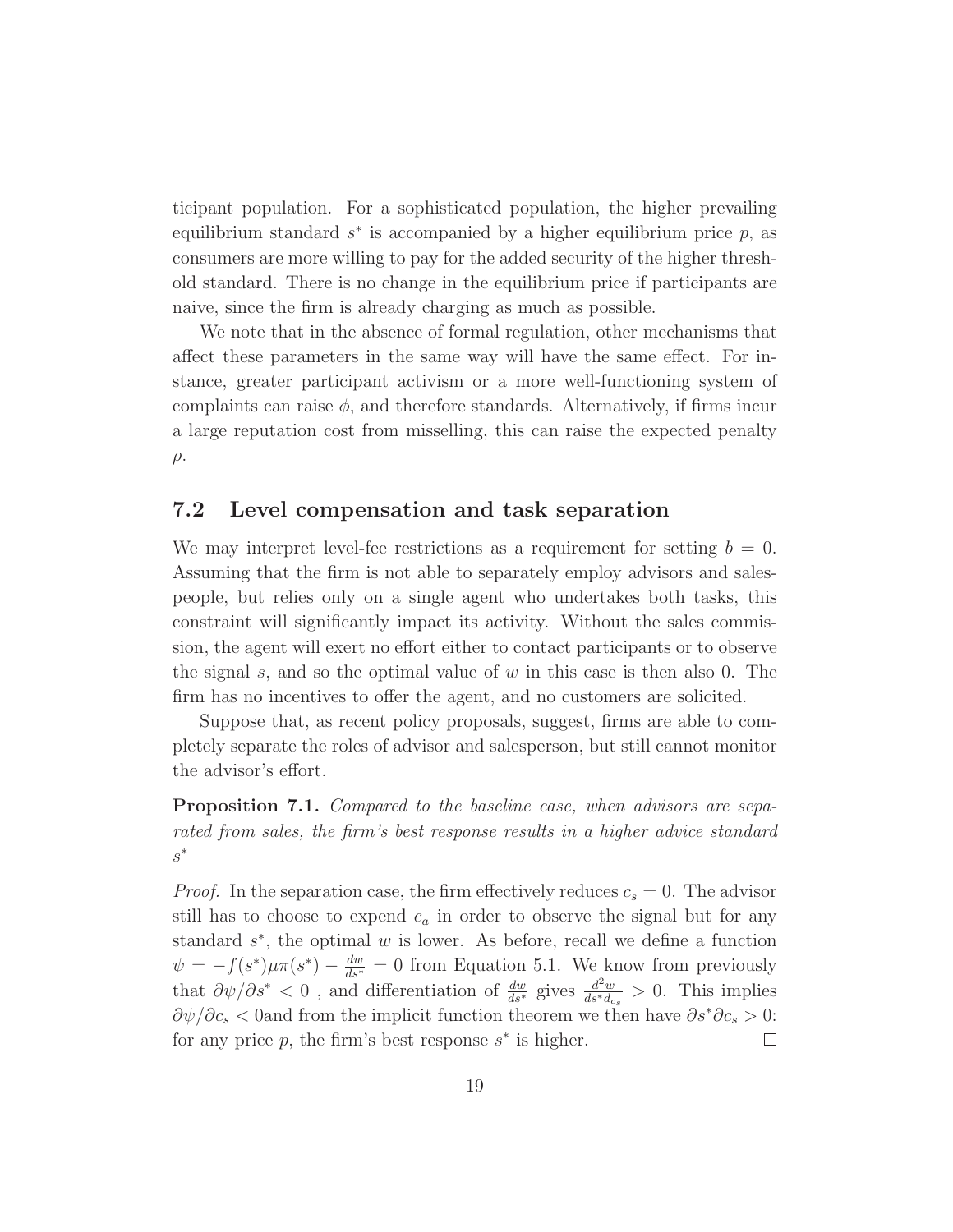Note that this result is general to a reduced cost of sales effort. In other words, making it less effortful for advisors to meet clients will also result in higher standards, for instance if the plan automatically matches participants to advisors. However, even if advisors and salespeople are separated, a sales commission may is be optimal.

**Proposition 7.2.** Even under task separation, if the effort of providing advice is privately costly and cannot be observed, non-zero commissions are still optimal for any positive standard s<sup>∗</sup>

*Proof.* The firm's optimal compensation scheme for implementing  $s^*$  is  $b =$ ca  $\frac{c_a}{\int_{s^*}^1 [q(s) - q(s^*)] f(s) ds} > 0$  as long as  $c_a > 0$  $\Box$ 

In the absence of a commission, the advisor will not be motivated to expend costly unseen effort and therefore the participant will not purchase. The only way to implement level-compensation in an incentive compatible way is for the firm to (a) observe advisors' efforts directly and pay compensation conditional on observed effort or (b) reduce  $c_a$  to zero. Option (a) is equivalent to stating that the firm needs to resolve the fundamental information asymmetry. Reducing advisors' cost of effort is more difficult, but some might argue that having advisors provide only generic assessment from computer models can help achieve this goal. Realistically speaking, however, it is not clear that such options are generally feasible, suggests that some firms (particularly those that cannot separate advisors from salespeople) will not find it optimal to do business.

#### **7.3 Fee Disclosure Regulation**

In the preceding analysis,  $s^*$  and p are jointly determined in equilibrium, given that compensation and  $s^*$  itself are not observable. Suppose however, that regulation mandates credible disclosure of  $(w, b)$ . In this case,  $(w, b)$ uniquely reveals  $s<sup>*</sup>$  to the participants. The best response function for participants is then a function of the true  $s^*$  rather than their expectations.

The firm now maximizes a profit function in which the price  $p$  is determined by participants' best response to the firm's own choice of standard,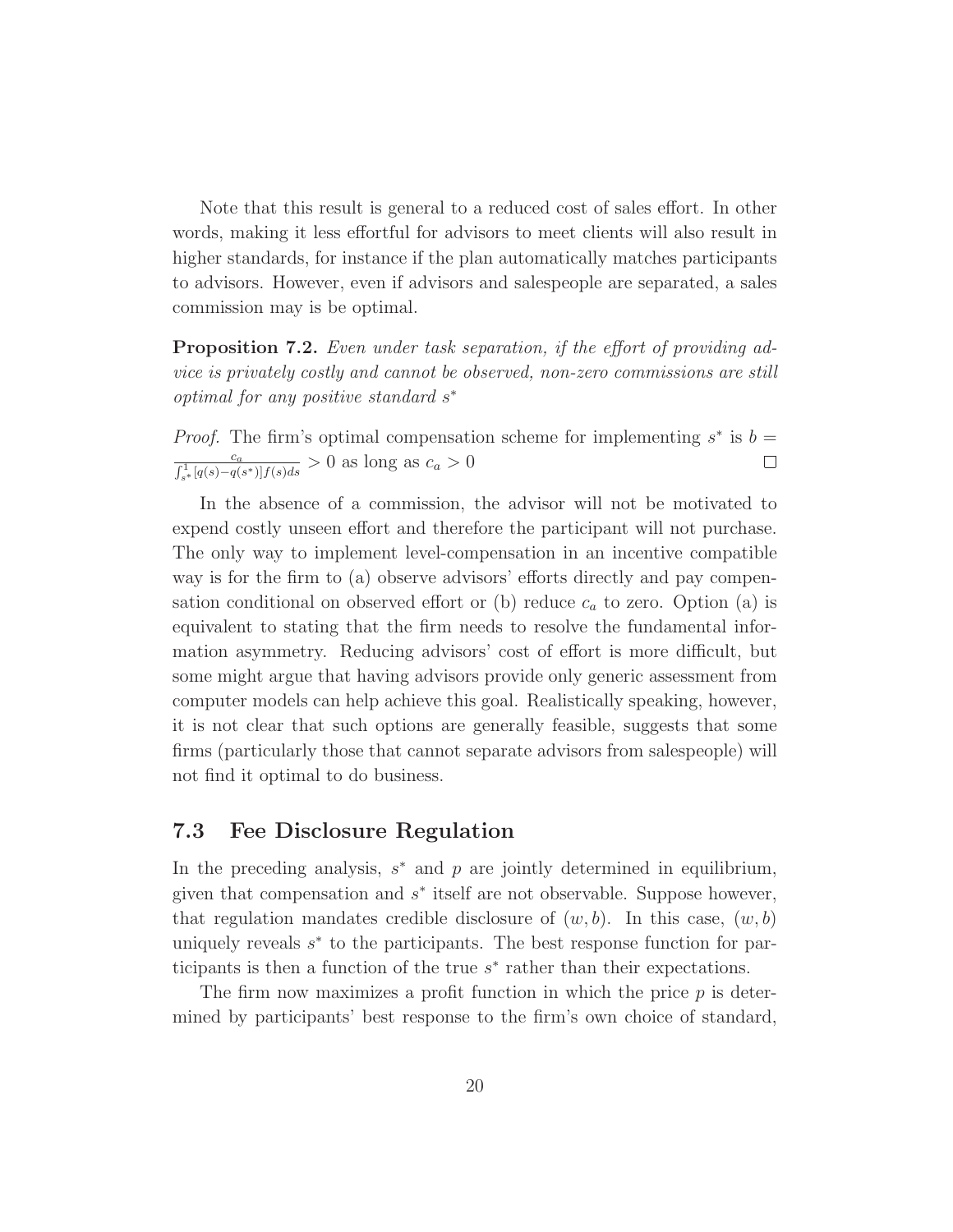rather than taken as exogenous, i.e. the firm sets  $s^*$  to maximize

$$
\mu \int_{s^*}^1 p(s) - k - \rho(1 - q(s)) f(s) ds - w - c_s \tag{7.1}
$$

This results in the following FOC for  $s^*$ ,

$$
\mu \frac{dp(s^*)}{ds^*} [1 - F(s^*)] - f(s^*) \mu \pi(s^*) = \frac{dw}{ds^*}
$$
\n(7.2)

Equilibrium is thus defined by the participants' best response function 5.2 and the new FOC, 7.2.Compared to the FOC under no-transparency  $-f(s^*)\mu\pi(s^*) = \frac{dw}{ds^*}$ , the additional first term captures the impact of having observable  $s<sup>*</sup>$ . Intuitively, with the additional disclosure, firms can credibly commit to a higher standard of advice, but will also as a result charge more.

**Proposition 7.3.** With sophisticated participants, disclosure increases standards, but also firm profits and prices

*Proof.* In this case, the additional first term  $\mu \frac{dp(s^*)}{ds^*} [1 - F(s^*)]$  is always positive. All other parameters being held equal (including therefore  $\frac{dw}{ds*}$ ), this implies that under the new FOC, the equilibrium value of  $\pi(s^*)$  is higher under transparency, for any value of  $s^*$ . This therefore also implies a higher equilibrium price p for any  $s^*$ . Finally, given that participants' best response  $p(s<sup>*</sup>)$  is unchanged, this also implies a higher prevailing equilibrium standard  $s^*$ .  $\Box$ 

**Proposition 7.4.** With naive participants, disclosure will not affect the equilibrium outcomes.

Proof. If participants are not financially literate, the FOC under no-transparency (the basic equilibrium) and transparency are identical, since  $\frac{dp(s^*)}{ds^*} = 0$ . The intuitive reasoning is that if naive participants take recommendations at face value, disclosing the actual standard has no bearing on their behavior. Thus, disclosure requirements are not likely to be effective if participants are too naive to incorporate this information into their decisions.  $\Box$ 

The model then suggests that firms may have an incentive to support disclosure regulation if participants are sophisticated enough to appreciate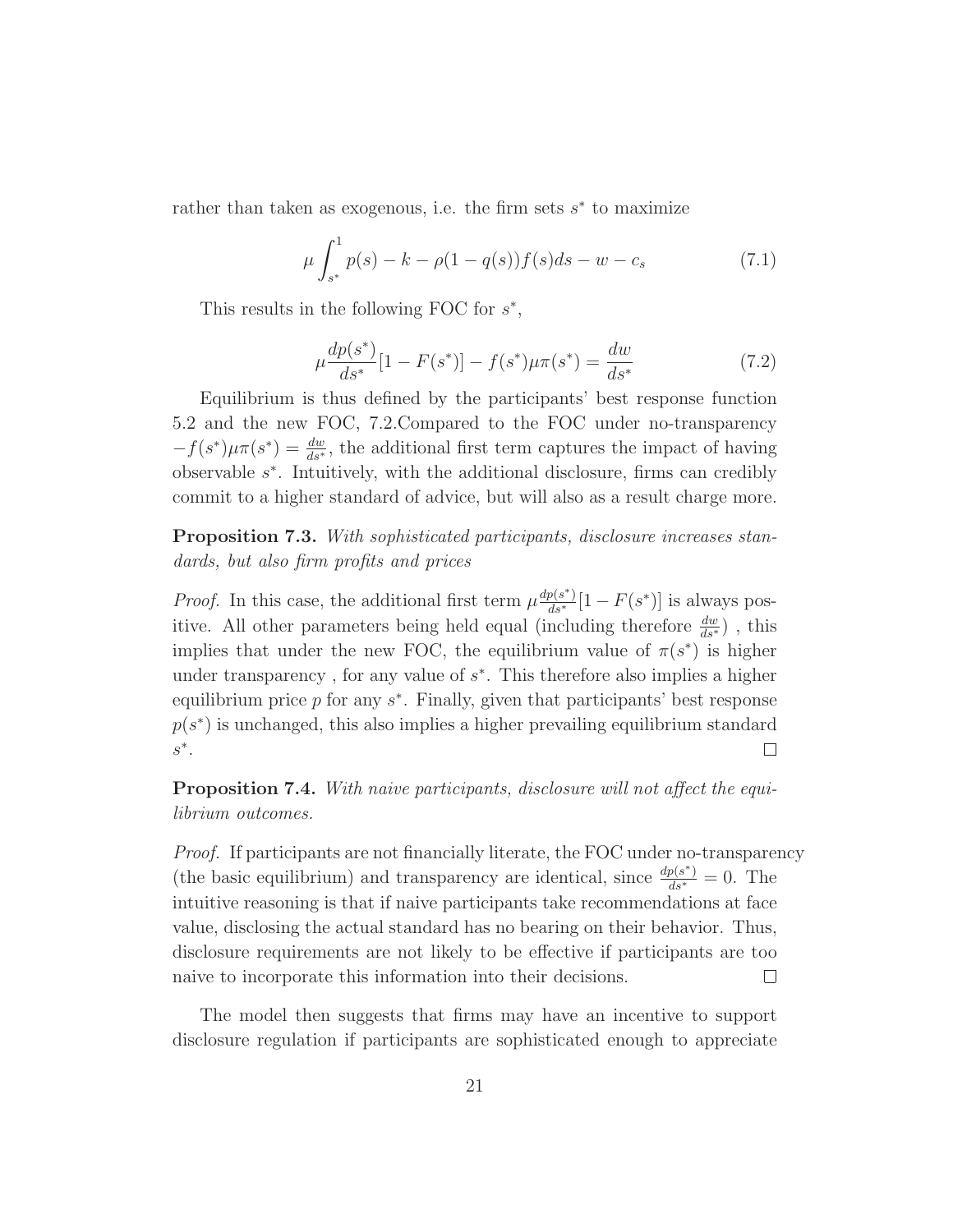the gain in credibility as a result. In this case, standards are also likely to increase. However, if participants are not, there is no incentive for the firm to support increasing disclosures, particularly if disclosure is costly; and in this case there may be no appreciable gain in standards either.

## **8 Concluding Remarks**

In this paper, we adapt the direct selling model of Inderst and Ottaviani  $(2009)$  to the context of  $401(k)$  plans, and examine its implications for some of the leading policy proposals currently under discussion. The results of the model underscore the basic tradeoff that firms face between cutting down on misselling and sufficiently motivating advisors to provide valuable services. Our extension to include financial literacy shows that differences in investor sophistication can have significant implications for what prices and standards ultimately prevail in the financial marketplace. The model suggests that policy tools such as monitoring, auditing and disclosure can have large effects on standards, working indirectly through compensation, but directly manipulating compensation may lead to compromises in agent incentives that affect firms' ability to do business. Other policy tools that could be discussed in later work include the possibility of self-regulation.

## **References**

- Alonso, R., and N. Matouschek (2008): "Optimal Delegation," Review of Economic Studies, 75(1), 259–293.
- Biais, B., and L. Germain (2002): "Incentive-compatible contracts for the sale of information," Review of Financial Studies, 15(4), 987–1003.
- Bolton, P., X. Freixas, and J. Shapiro (2007): "Conflicts of interest, information provision, and competition in the financial services industry," Journal of Financial Economics, 85(2), 297–330.
- Casamatta, C. (2003): "Financing and Advising: Optimal Financial Con-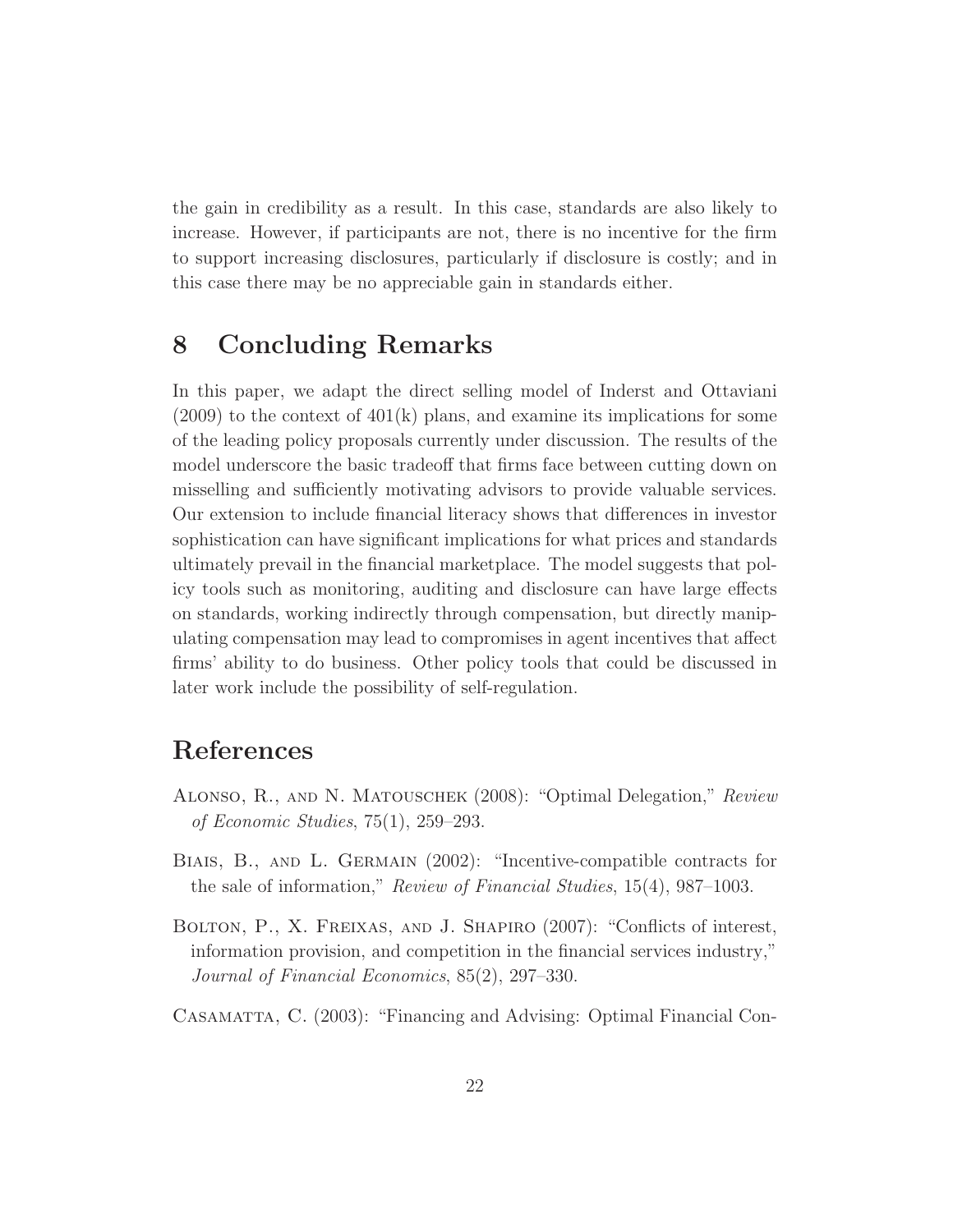tracts with Venture Capitalists," The Journal of Finance, 58(5), 2059– 2085.

- Coles, J., N. Daniel, and L. Naveen (2006): "Managerial incentives and risk-taking," Journal of Financial Economics, 79(2), 431–468.
- Coles, J. L., J. Suay, and D. Woodbury (2000): "Fund Advisor Compensation in Closed-End Funds," The Journal of Finance, 55(3), 1385– 1414.
- CRAWFORD, V., AND J. SOBEL (1982): "Strategic information transmission," Econometrica: Journal of the Econometric Society, pp. 1431–1451.
- Cupach, W., and J. Carson (2002): "The Influence of Compensation on Product Recommendations Made by Insurance Agents," Journal of Business Ethics, 40(2), 167–176.
- DAS, S., AND R. SUNDARAM (2002): "Fee speech: Signaling, risk-sharing, and the impact of fee structures on investor welfare," Review of Financial Studies, 15(5), 1465–1497.
- Deli, D. (2002): "Mutual fund advisory contracts: an empirical investigation," Journal of Finance, pp. 109–133.
- Elton, E., M. Gruber, and C. Blake (2003): "Incentive fees and mutual funds," *Journal of Finance*, pp. 779–804.
- GOLEC, J., AND L. STARKS (2004): "Performance fee contract change and mutual fund risk," Journal of Financial Economics, 73(1), 93–118.
- Golec, J. H. (1992): "Empirical Tests of a Principal-Agent Model of the Investor-Investment Advisor Relationship," The Journal of Financial and Quantitative Analysis, 27(1), 81–95.
- Grossman, S., and O. Hart (1983): "An analysis of the principal-agent problem," Econometrica: Journal of the Econometric Society.